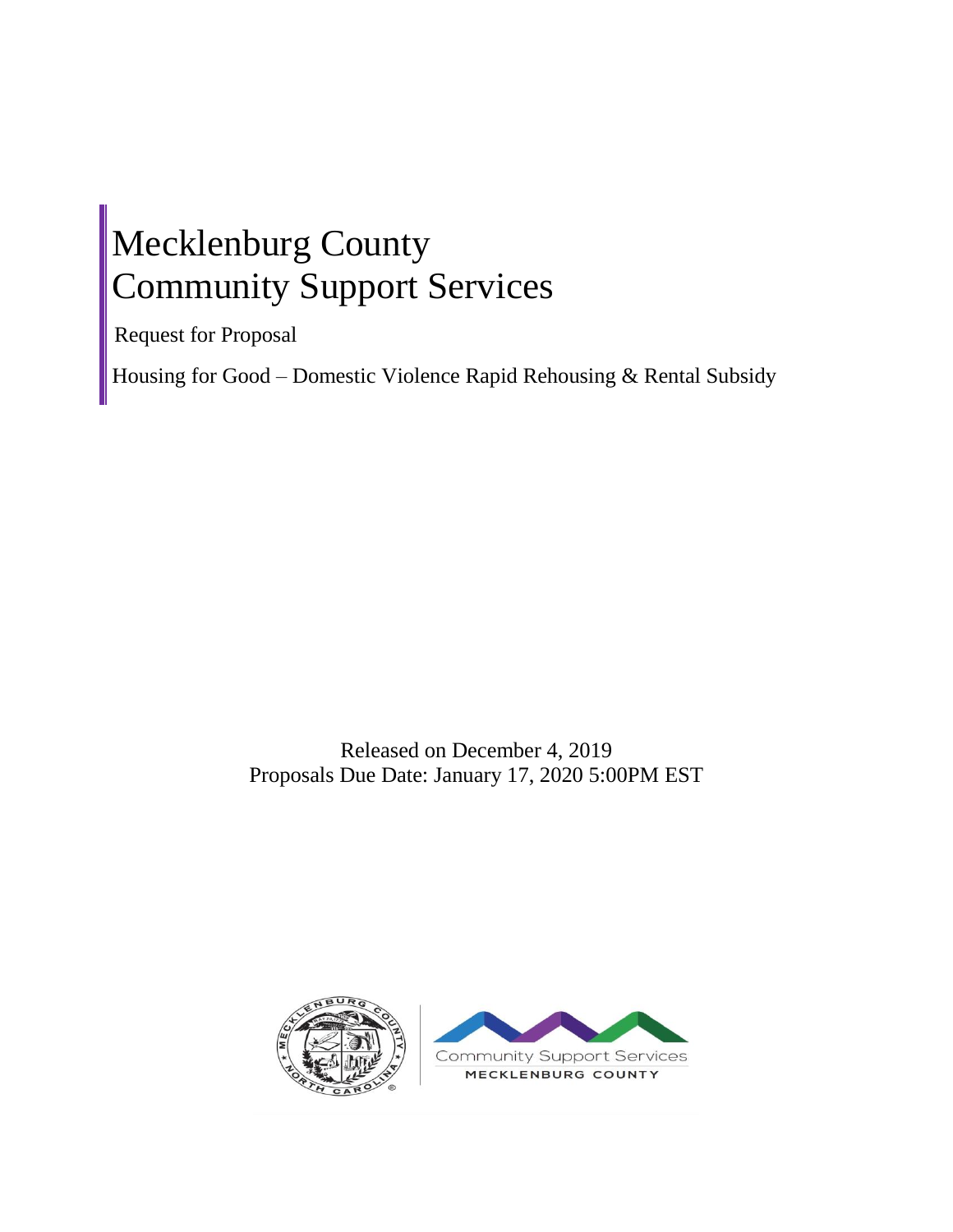#### **1 INTRODUCTION**

#### **1.1 OVERVIEW**

This document serves as official notice that Mecklenburg County is soliciting and receiving proposals for short-term, supportive housing, as outlined in the following specifications. This Request for Proposal (RFP) is part of Mecklenburg County's Rental Subsidy Funding and Board of County Commissioners' key priority of Affordable Housing. This RFP establishes *Housing for Good (H4G)* which is a Rapid Rehousing program for families fleeing domestic violence. The primary intent of this RFP is to select and contract with a qualified service provider who demonstrates competencies in best practices and client outcomes for this target population, ensures health and safety for clients, and demonstrates ethical and responsible practices. This process is the means by which Mecklenburg County will determine which service provider is most qualified to meet the supportive housing needs of this extremely vulnerable population. The award of this RFP is to provide funding to a provider(s) to assist up to 15 families who are fleeing domestic violence and lack access to safe, affordable housing. There is the possibility to increase the number served in future years.

#### **1.2 BACKGROUND**

Domestic violence and homelessness frequently intersect. Across the nation, studies show that as many as 57% of all homeless women identify domestic violence as the immediate cause of their homelessness (Charlotte-Mecklenburg Housing & Homelessness Dashboard, 2018). The National Center for Children in Poverty published a study in 2009 finding that 80% of homeless women with children had previously experienced domestic violence. During the Point in Time Count conducted in Mecklenburg County in 2019 to obtain a census of the local homeless population, 7% of those surveyed said they were experiencing homelessness because they were fleeing domestic violence. The number of domestic violence survivors seeking emergency shelter and housing in the Mecklenburg County area consistently exceeds shelter and housing supply. Between July 2018 and June 2019, Safe Alliance's 80-bed Domestic Violence Shelter provided a total of 43,800 shelter beds on 37,296 total nights. Safe Alliance referred out 42 survivors during this time due to lack of space. Survivors of domestic violence may turn to homeless service programs in search of a safe, temporary place to stay after fleeing an abusive relationship. Others may turn to homeless service programs because they lack the economic resources to secure or maintain their own housing after leaving an abusive relationship.

The most pressing need of a survivor fleeing domestic violence is safety. Some survivors may be able to stay safely in their own homes with financial support, while others may require emergency shelter or transitional housing before re-establishing their own independent housing. Short- or long-term rental and utility assistance can help survivors regain stability. Having an affordable place to call home is crucial for reducing the risk of homelessness and future violence. Research indicates that families who receive a housing subsidy after exiting homelessness are far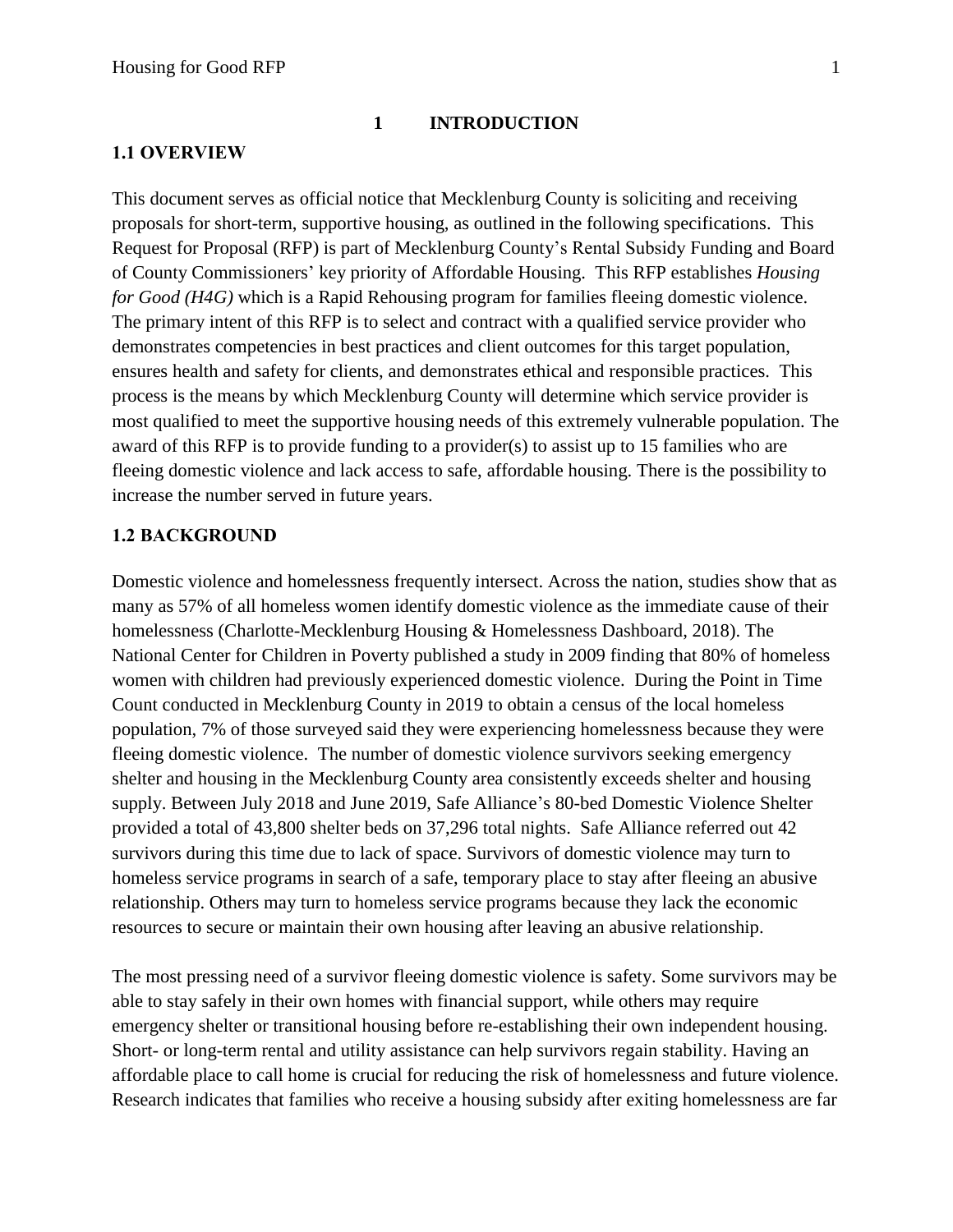less likely to experience interpersonal violence than those who do not. Beyond immediate safety and housing needs, survivors of domestic violence often require supportive services to address trauma, strengthen economic security, and promote overall well-being.

To support the needs of domestic violence survivors through a Rapid Rehousing approach, Mecklenburg County Community Support Services will provide funds for supportive services, case management, and tenant-based rental and utility subsidies. Applicants must have existing access to or a plan to gain access to appropriate housing units. Applicants must demonstrate ability to secure appropriate housing and move families into housing quickly and safely. Applicants must present a clear plan for engaging landlords and provide a letter(s) of interest from property owners and/or landlords who have rental properties in the applicable area to demonstrate their ability to identify and secure housing units for program participants. Funds may not be used to supplement or supplant existing services attached to a supportive housing project.

Individuals and families served through this initiative will have complex needs. Applicants must demonstrate experience providing services to individuals and families impacted by domestic violence. Applicants must define and demonstrate a written understanding of the dynamics of domestic violence and application of specific research-based theoretical approaches and interventions such as the Duluth model, trauma-informed care, voluntary services, danger/risk assessment, strengths and needs assessment, and individualized comprehensive safety planning. Applicants must demonstrate knowledge of homelessness, housing instability, domestic violence, and the unique considerations that apply to survivors of domestic violence who are homeless or at risk of becoming homeless.

Applicants must demonstrate knowledge of and experience with the local continuum of care available to survivors of domestic violence. Applicants must demonstrate ability to support survivors of domestic violence, recognize their autonomy, and connect them with community resources as needed. Successful applicants to this RFP will develop programs that reflect values and practices consistent with the Housing First model and demonstrate a holistic, traumainformed approach to supporting individuals in their safety, recovery and well-being.

#### **1.3 SCOPE AND PURPOSE**

Mecklenburg County is issuing this RFP as part of its rental subsidy funds and the Board of County Commissioners' affordable housing priority area. This RFP is designed to provide access to safe, affordable rapid rehousing for individuals and families fleeing domestic violence. Rapid rehousing is a housing intervention combining permanent housing placements with up to 24 months of rent and utility subsidy assistance. The purpose of this RFP is to create supportive services, case management, and short-term financial assistance for domestic violence survivors via rental and utility subsidies. Rental subsidy amounts shall be based on the community's fair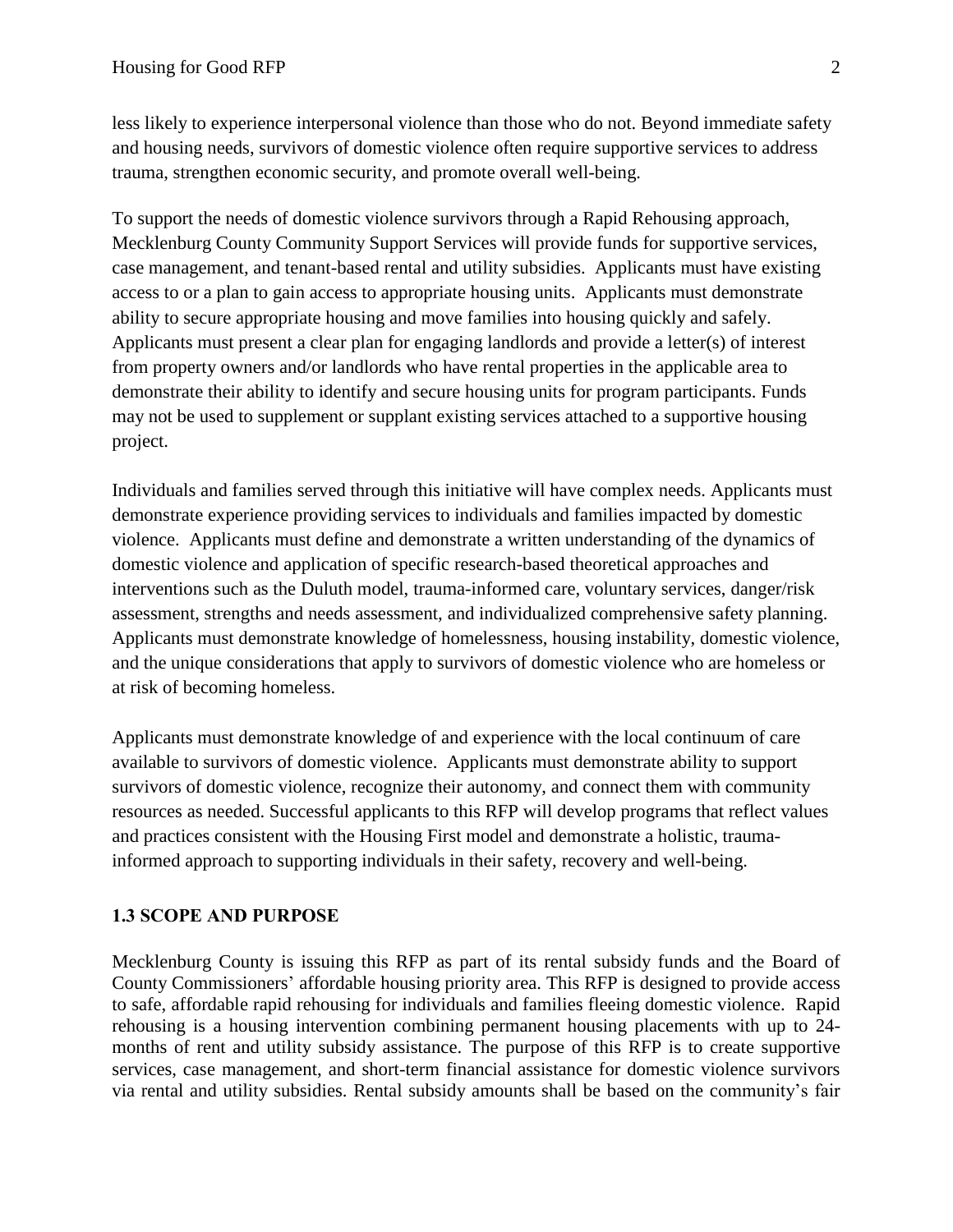market rates. Baseline fair market rental rates for 2- and 3-bedroom apartments are estimated as follows:

- \$864 (two bedroom)
- \$1,173 (three bedroom)

For this RFP, Community Support Services (CSS), a department of Mecklenburg County, is requesting the submission of Proposals and Project Plans from eligible organizations interested in providing support services and permanent housing to families who meet the H4G criteria of fleeing domestic violence and lacking access to safe, affordable housing. (Appendix A: Program Definitions).

Submitting organizations, either singly or in collaboration with other non- profit entities, must be part of an effort to create safe housing, to assure the affordability of the units and their access by the target population, and to provide appropriate support services that assist with housing stability and child safety, welling, and permanence. Selected organizations will be eligible to receive annual funding through CSS as described in this RFP, subject to project feasibility and the availability of funding.

The contract will be for three (3) years unless terminated pursuant to the terms and conditions of the contract. The proposed cost will be negotiable based upon proposed budget. Refer to Form B (Housing for Good Proposed Budget) in order to demonstrate projected costs for the course of the project.

## **1.4 GOAL OF HOUSING FOR GOOD**

Housing for Good (H4G) is part of Mecklenburg County's Rental Subsidy Funding which specifically addresses domestic violence survivors' need for pathways to permanent housing. The H4G funding award will be granted for the purpose of developing and implementing a domestic violence-focused rapid rehousing program. Selected organizations will blend subsidized housing with supportive services for individuals and families fleeing domestic violence. The ultimate goal of H4G is to support survivors' successful transition from abusive households and homelessness to safe, stable, permanent housing that survivors can sustain on their own following a limited period of financial assistance. Additional goals of H4G include increasing survivors' safety, helping survivors obtain housing quickly, strengthening survivors' self-sufficiency, and supporting survivors' ability to stay housed long-term.

Selected applicants shall work collaboratively and communicate regularly with Mecklenburg County Community Support Services (CSS) to ensure the safety, housing stability, and wellbeing of program participants. Applicants should include research-based and trauma-informed services as integral components of the service model. Applicants must offer H4G services without preconditions (such as employment, income, absence of criminal record, or sobriety) and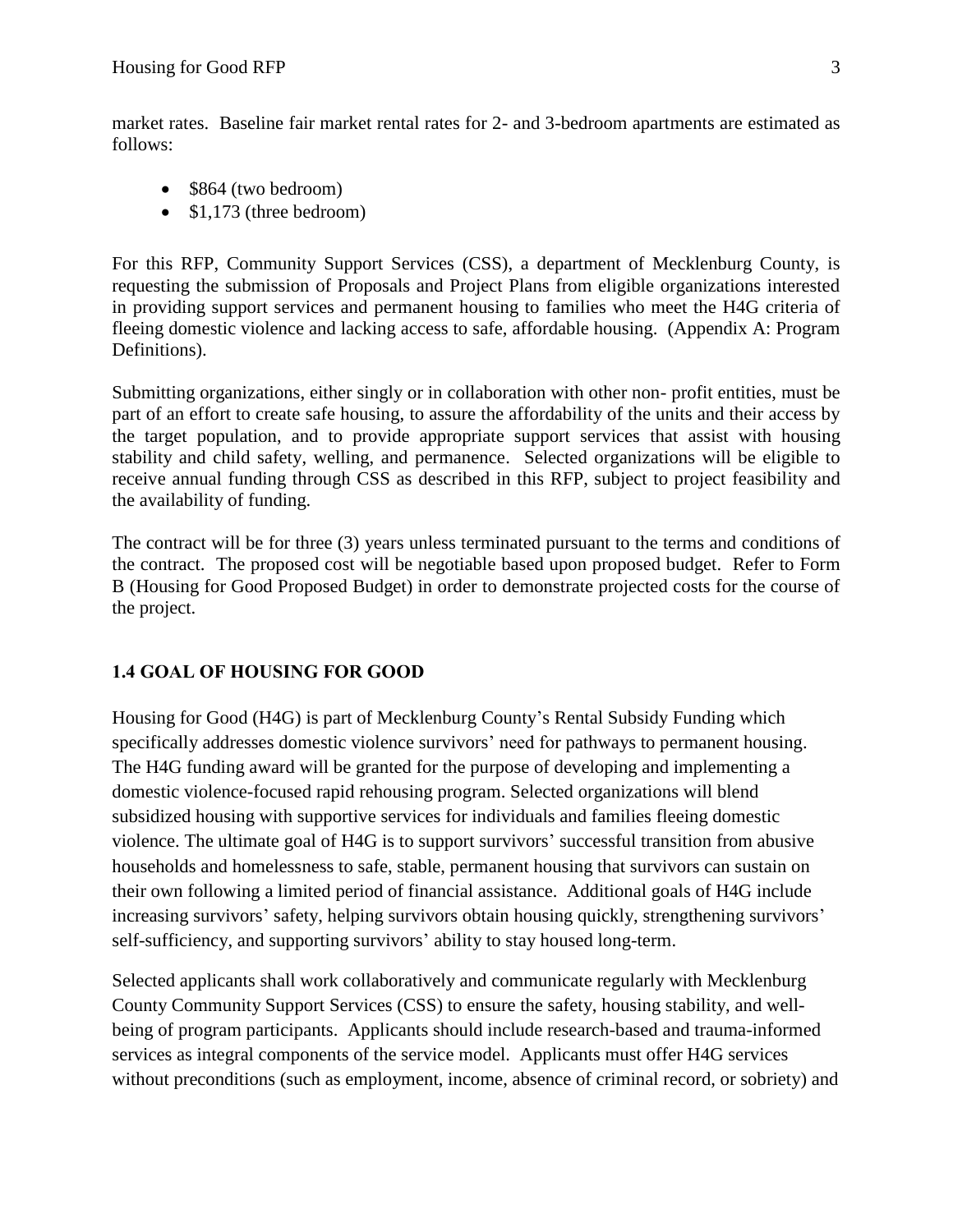should tailor resources and services to the needs of each program participant. Applicants should demonstrate how the proposed project addresses the three components of rapid rehousing:

#### **Housing Identification**

Assist domestic violence survivors to find safe, affordable, quality housing quickly.

#### **Rent and Move-In Assistance**

Provide assistance with the costs associated with getting into housing including relocation expenses, application fees, rental subsidy, and utility subsidy.

#### **Case Management**

Connect individuals to services and supports as needed, once housed.

Applicants must demonstrate how they will make all three components of rapid rehousing available either through direct service provision or strategic partnerships. Applicants must describe clearly in writing how they will accomplish the following:

- Designate housing identification staff members
- Designate supportive service/case management staff members
- Find and recruit landlords continuously
- Match domestic violence survivors to appropriate housing
- Prioritize individual choice in housing selection
- Prioritize safety considerations in housing selection
- Tailor financial assistance to unique needs
- Help domestic violence survivors navigate housing barriers
- Help survivors gain stability once housed
- Assess and address survivors' holistic needs
- Perform ongoing safety assessment and safety planning
- Connect survivors to services and supports including but not limited to mental health and substance use services, childcare, parenting support, employment assistance, educational advancement, medical care, legal assistance, court advocacy, financial literacy, and life skills
- Monitor survivors' ongoing eligibility and need for rapid rehousing assistance
- Prepare survivors to transition out of the rapid rehousing program and self-sustain
- Continue case management, safety planning and follow up after program exit, if appropriate or requested

## **1.5 QUALIFICATIONS**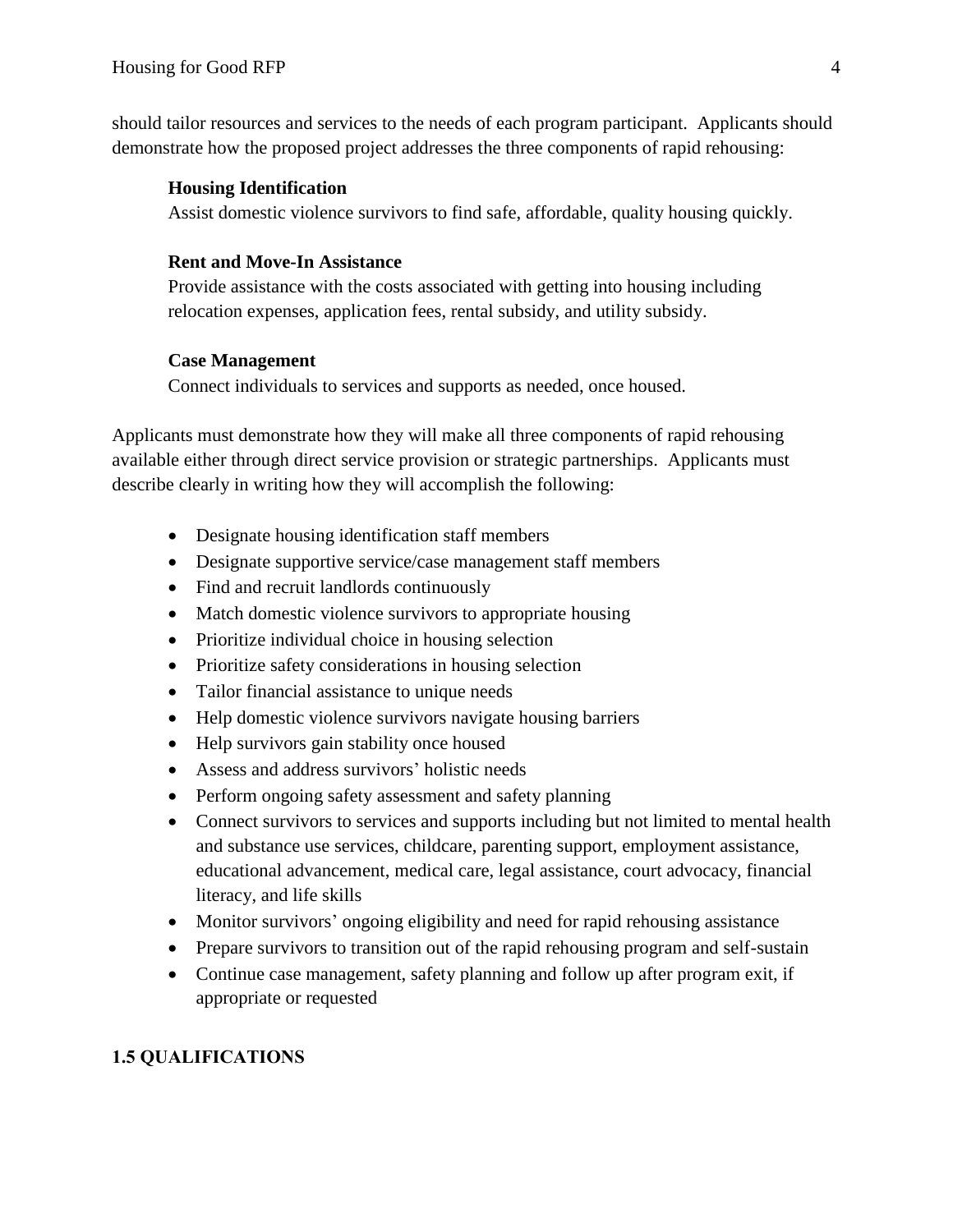Submissions will be entertained from incorporated not-for-profit,  $501(c)(3)$  organizations only. Applicants must have existing operations in Mecklenburg County. Applicants must have a minimum of three (3) years' experience providing domestic violence services with demonstrated professional training and a track record in the delivery of housing and supportive services. Applying organizations must be in good financial standing and provide audited finance statement from a Certified Public Accountant prior to award receipt.

CSS encourages the formation of partnerships and collaborations between organizations that will enhance the ability to provide a combination of housing placement services, supportive services, and domestic violence-specific services. In the case of collaborative submissions, Applicant must clearly define respective roles and responsibilities between the joint submitting organizations. Strategies for coordinating the activities of team members must be clearly defined. The service fiduciary must be clearly identified and must assume primary responsibility for the success of the service program plan.

A successful applicant must be willing to participate in a structured program monitoring process that will include tracking of client outcomes and documentation of units of service, cost per unit of service delivered, and costs of services delivered. Outcomes to be tracked may relate to safety, housing retention, tenant income and employment, quality of life, and client satisfaction.

Selected applicants must utilize a secure database to collect all HUD and County-required data and documentation. If applicants utilize the Homeless Management Information System (HMIS) database, applicants must not include domestic violence-related information in the HMIS database. Applicants utilizing a comparable database to HMIS will be expected to follow all data guidelines for HMIS within the comparable domestic violence database. Applicants are expected to be knowledgeable about all applicable local, state, and federal confidentiality and privacy laws and guidelines pertaining to domestic violence-related information. Selected applicants are expected to participate actively in the local Continuum of Care.

Selected applicants must complete all training deemed appropriate and necessary by CSS and maintain training expectations. Required training topics include but are not limited to: domestic violence danger/risk assessment, safety planning, trauma-informed care, person-centered-care, domestic violence dynamics, Housing First, and Motivational Interviewing.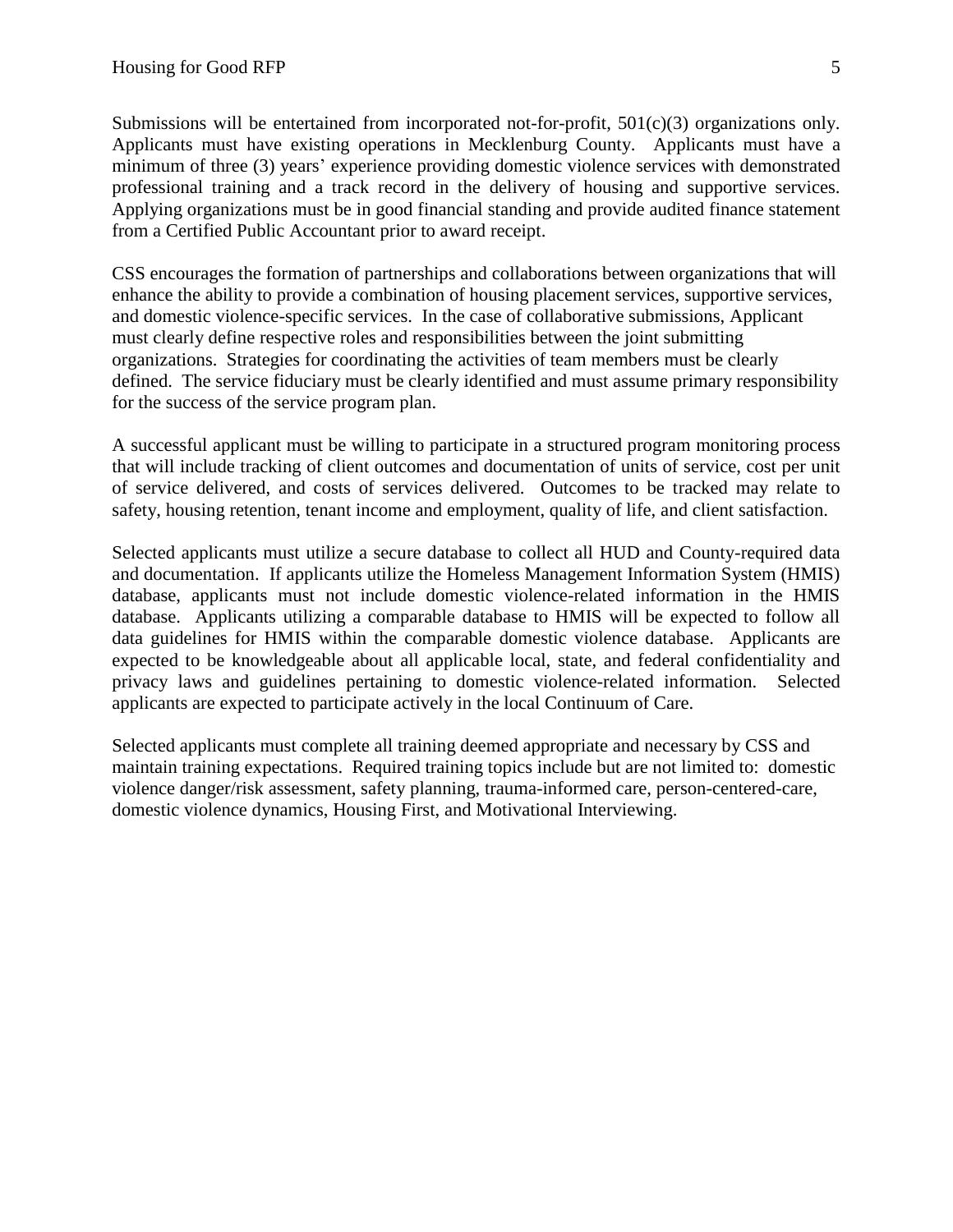#### **2 GENERAL PROCEDURES**

#### **2.1 INFORMATION SESSION**

An Information Session for all prospective service providers regarding this RFP will be held on

Thursday, December 19, 2019 at 9:00AM Mecklenburg County Community Support Services Valerie C. Woodard Center 3205 Freedom Drive, Suite 4000, Charlotte, NC, 28208

#### **Attendance at this meeting for prospective service providers is required.**

#### **2.2 TIMELINE FOR REQUEST FOR PROPOSAL SUBMISSION AND AWARD**

| <b>Activity</b>                                                                       | Date              |
|---------------------------------------------------------------------------------------|-------------------|
| Public notice announcing RFP                                                          | December 4, 2019  |
| RFP Information Session (Attendance is required<br>for prospective service providers) | December 19, 2019 |
| Proposal submission deadline                                                          | January 17, 2020  |
| Proposal evaluations complete                                                         | January 24, 2020  |
| Service agency selection and award                                                    | January 31, 2020  |

#### **2.3 SUBMISSION OF QUESTIONS**

If an error or omission is found in this RFP or supplemental documents provided, immediately notify the County of such potential discrepancy in writing via email as noted above, and a written addendum will be made available, via the Internet, if the County determines clarification necessary.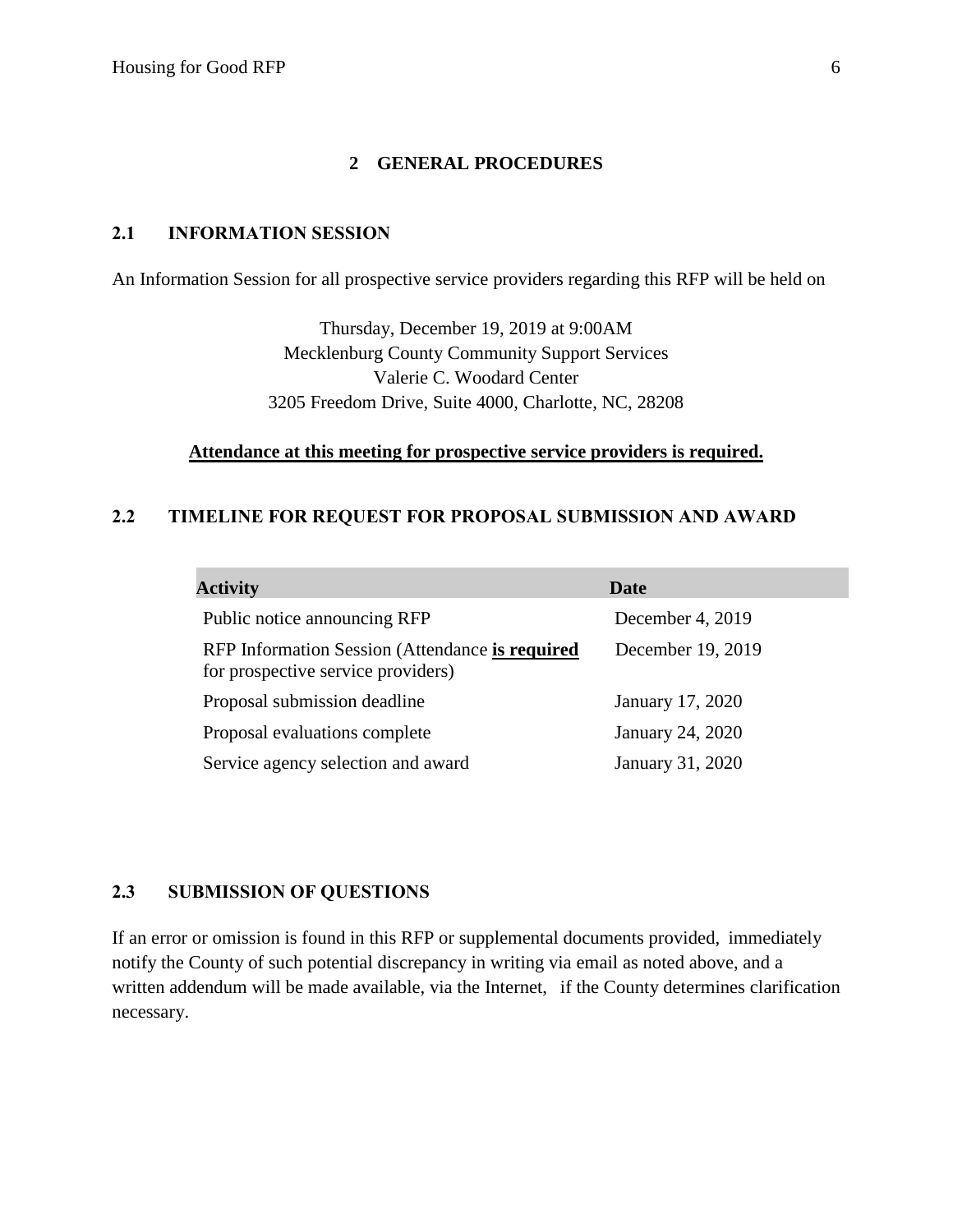Any questions about this RFP must be submitted in writing. All questions shall be directed to: Carole Ward, Management Analyst via [Carole.Ward@mecklenburgcountync.gov.](mailto:Carole.Ward@mecklenburgcountync.gov) no later than 5:00PM EST, January 16, 2019.

#### **2.4 SUBMISSION DATE**

Proposals must be received by Carole Ward at Mecklenburg County Community Support Services, Valerie C. Woodard, 3205 Freedom Drive, Suite 2000, Charlotte, NC, 28208 by **5:00pm EST on January 17, 2020.** Proposals or additional required documents will not be accepted after this date.

#### **2.5 PROPOSAL SUBMISSION**

a. Electronic Copy:

Interested service providers are to submit e-mail containing one PDF attachment of all non-confidential information and one PDF attachment of all confidential information to Mecklenburg County Community Support Services Carole Ward, Management Analyst via [Carole.Ward@mecklenburgcountync.gov](mailto:Carole.Ward@mecklenburgcountync.gov)

b. Hard Copies:

Five (5) copies of the proposal application are required and are to be submitted **to Carole Ward at Mecklenburg County Community Support Services, 3205 Freedom Drive, Suite 2000** no later than the submission date. All proposals are to be submitted in the assigned order as indicated below.

NOTE: **All information contained and submitted in the proposal that is not identified as confidential shall become public property and after final award of the RFP, copies of non-confidential portions of each proposal submitted may be provided to parties requesting copies of the request for proposal submissions.** 

#### **2.6 PROPOSAL FORMAT**

All proposal responses must meet the following requirements:

- All proposals shall be 8 1/2" x 11" formatted with all standard text no smaller than eleven (11) points;
- PDF files must be submitted.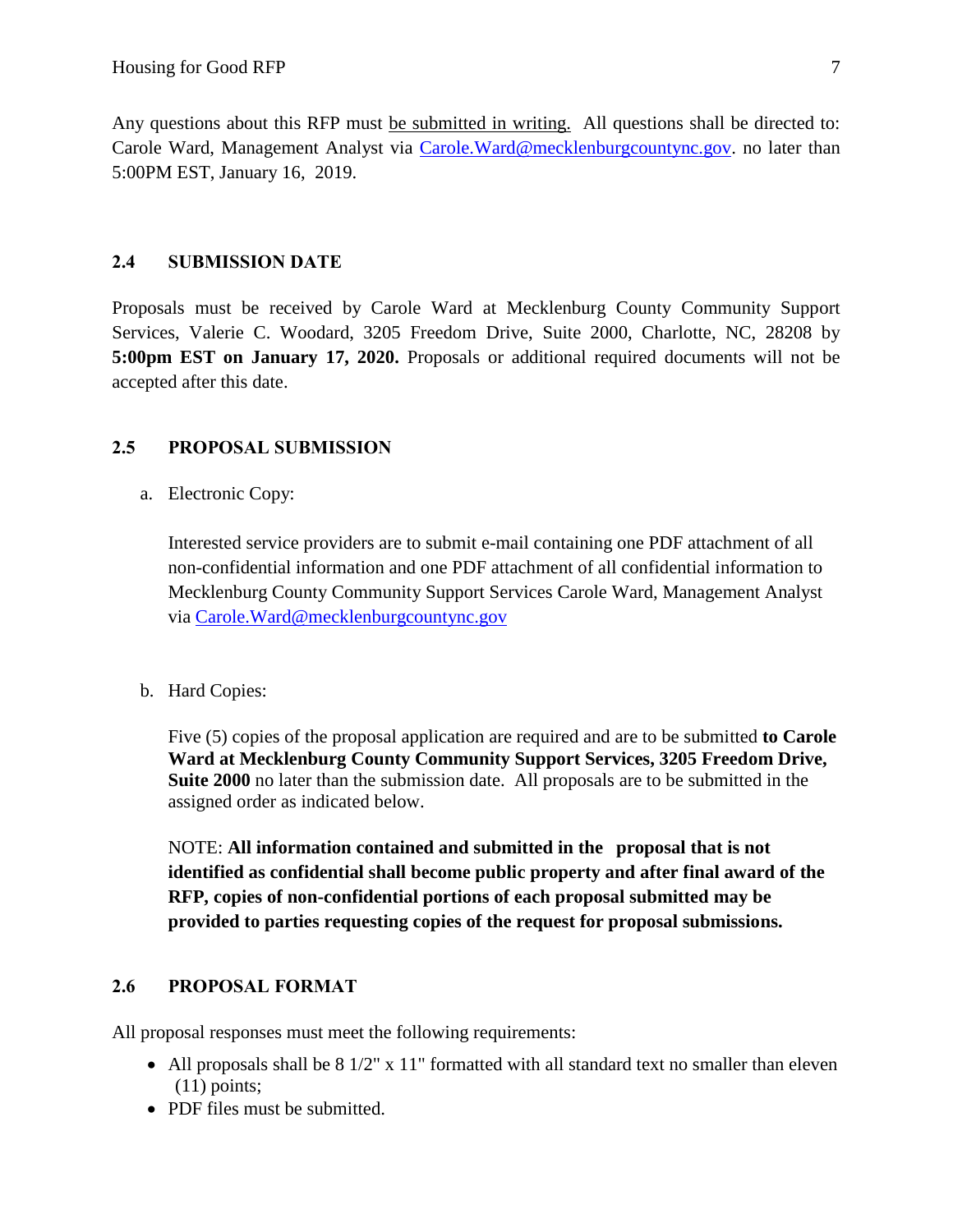- The (5) hard copies must be printed double-sided;
- Materials must be submitted in a format that allows for easy removal and recycling.

If a service provider chooses to provide additional materials in their proposal beyond those requested, those materials should be included in a separate section of the proposal. CSS reserves the right to accept or reject any or all submittals. CSS also reserves the right to investigate the financial capability, reputation, experience, location, references, history, integrity, skill, judgment, and quality of performance under similar operations of each Respondent.

#### **NOTE: All proposals as submitted are final. No changes or amendments will be accepted.**

#### **2.7 ORDER OF PROPOSAL & FORMS**

- Cover Sheet & Checklist
- Cover letter indicating intent and brief introduction
- Form A: Housing for Good Application
- Form B: Housing for Good Supportive Services Budget
- Form C: Contractor E-Verify Declaration
- Form D: MWSBE Form/M/W/SBE Compliance
- Form E: Conflict of Interest Policy
- Three references that speak directly to the applicant's service provider experience related to serving target populations. **References may not be from any party currently employed with Mecklenburg County.**
- Applicant's financial statements prepared by a certified public accountant for current year and previous year. **Note: Service Provider must be in good financial standing in order to be selected as final applicant.**
- Applicant's Articles of Incorporation and current bylaws
- IRS 501c(3) determination letter (if non-profit)
- Certificate of Good Standing from the North Carolina Secretary of State or State where the developer/development team is incorporated
- List of Board of Directors, include addresses and telephone numbers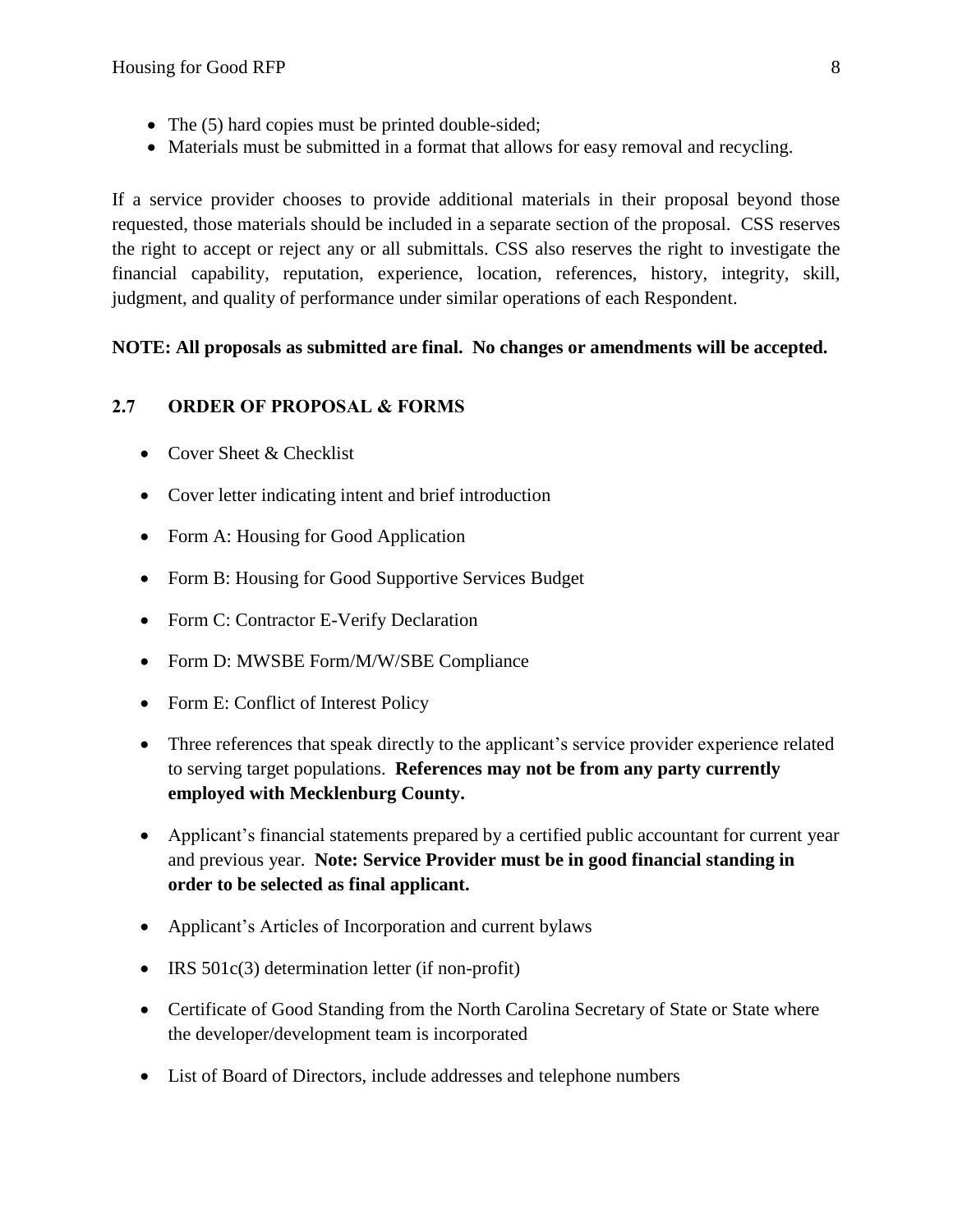- Current organizational chart indicating additional positions proposed and proposed job description(s)
- Current Housing Plan or Supportive Services template utilized by Service Provider.

#### **3 GENERAL PROPOSAL CONTENT**

The following provides guidance and context to include in the H4G Application (Form A).

#### **3.1 APPLICANT EXPERIENCE**

Provide a brief description of your organization, its purpose and history, and its primary programs. Describe the applicant's experience providing housing and/or services to the eligible population described in this proposal. Include experience partnering with agencies and/or serving families fleeing domestic violence. Provide a brief history of the Applicant Organization, including purpose, current programs, and number of staff persons. Connect how this programming fits within the scope of Applicant's expertise, including a trauma-informed approach. Provide outcomes relevant to current programming for this eligible population.

Include experience in identifying landlords, advocating for families with landlords in Mecklenburg County. Include any experience utilizing a Housing First approach to client engagement.

## **3.2 APPLICANT CAPACITY**

Describe capacity of the applicant to coordinate, provide, and/or act as a referral agent for community-based services that support persons of the eligible population. Include a brief description of the organization's history, mission, staffing, and the services the organization provides/coordinates. Connect how this programming fits within the scope applicant's capacity.

Identify a public agency or experienced service provider with which a written agreement has been executed to refer eligible persons and families for the eligible units.

## **3.3 FUNDING REQUEST**

Provide narrative that supports Supportive Services Budget (Form B). Explain the funding match that your agency plans to contribute. This match includes any indirect costs such as technology, office space, administrative, or other items that are already included in your current agency budget.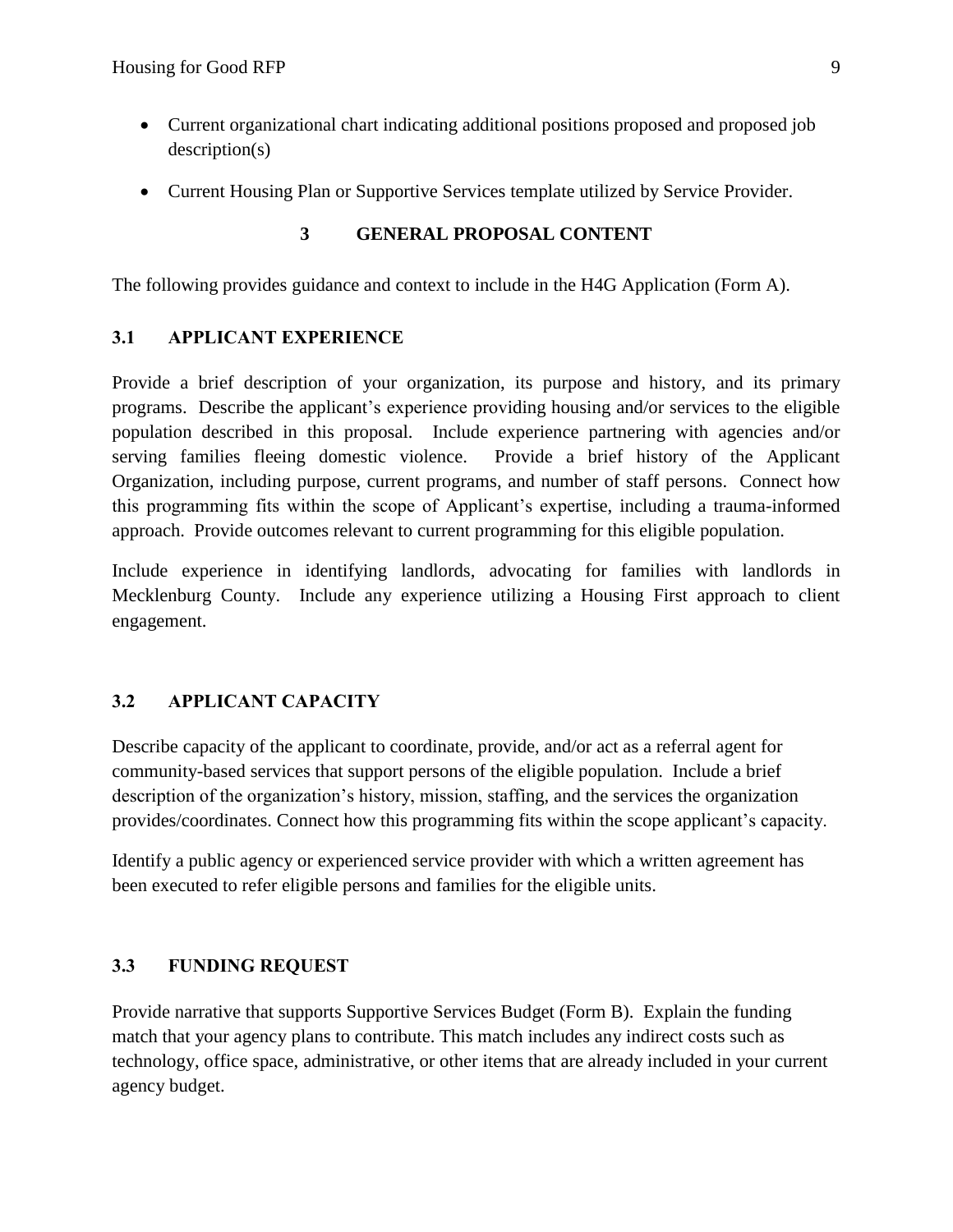Refer to Supportive Services Budget (Form B) and provide detailed description as outlined.

## **3.4 PROJECT DESCRIPTION**

Briefly describe how the housing and/or services of the project are structured to meet the needs of the intended eligible population. Include a description of how this project provides an integrated housing solution for the eligible population. Describe how the project collaborates with multiple systems.

Selected applicants must utilize a secure database to collect all HUD and County-required data and documentation. If applicants utilize the Homeless Management Information System (HMIS) database, applicants must not include domestic violence-related information in the HMIS database. Applicants utilizing a comparable database to HMIS will be expected to follow all data guidelines for HMIS within the comparable domestic violence database. Applicants are expected to be knowledgeable about all applicable local, state, and federal confidentiality and privacy laws and guidelines pertaining to domestic violence-related information. Include education level and experience for proposed case managers and supervisor. Include any other requirements for staffing and relevant job descriptions.

## **3.5 SUPPORTIVE SERVICES PLAN**

Provide a detailed description of supports and services to be provided to families, include safety planning related to domestic violence. Describe how applicant assists families in housing identification and leasing process. Explain how services will increase stability for families and address safety needs. Explain how families' needs for services are identified and individual service plans are developed. Reemphasize utilization of the Housing First approach.

Also, provide information on how the project will help create linkages for families to other resources in the community. Include crisis response and access for families.

Provide template of service plan currently used by provider.

## **4 SELECTION PROCRESS**

Proposals will be evaluated by an evaluation team based on the Service Provider's ability to meet the performance requirements of this RFP. Failure to submit information requested may result in the elimination of the proposal from further evaluation. Proposals will be assessed to determine the most comprehensive, competitive and best value solution for CSS based on, but not limited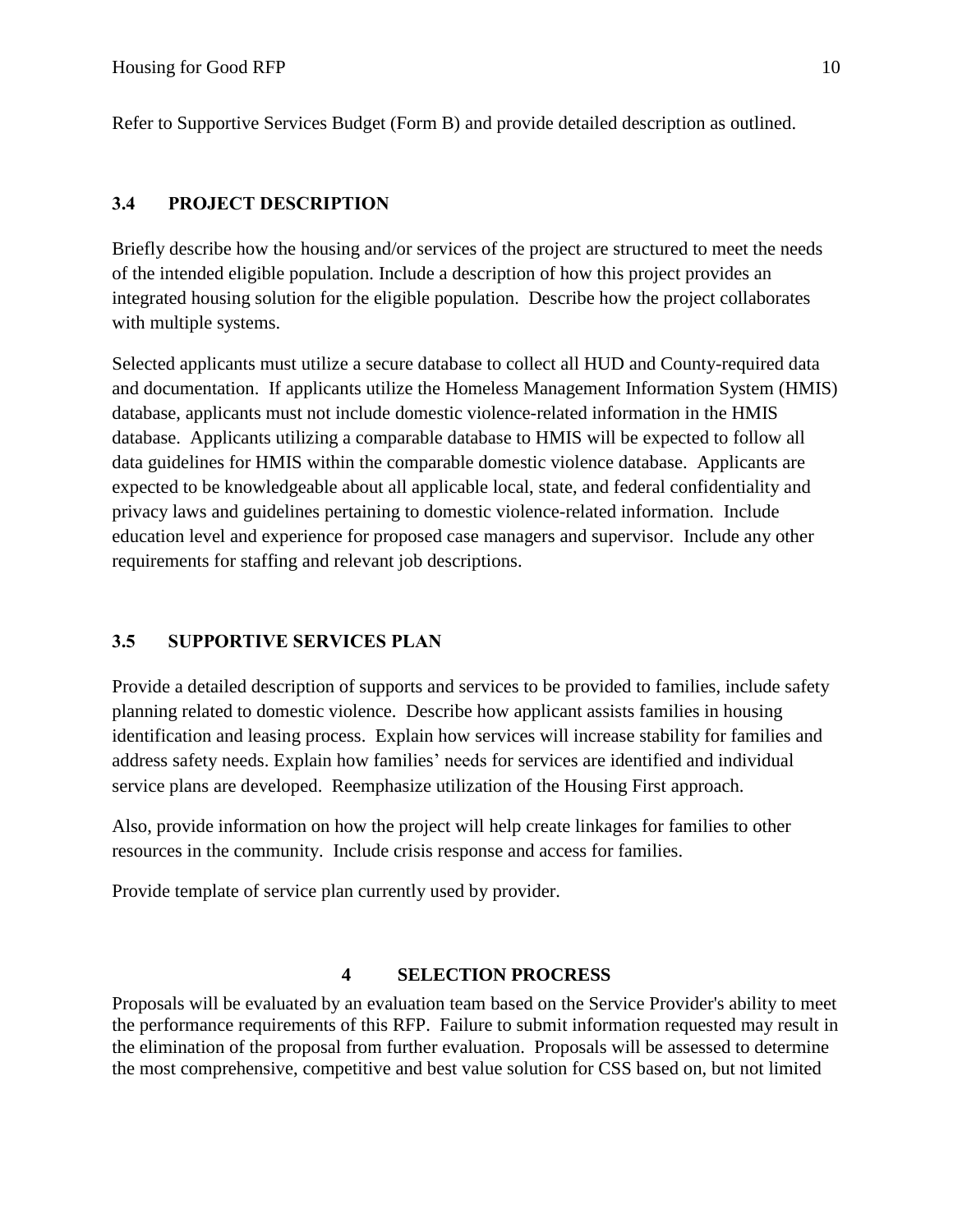to, the criteria below. CSS reserves the right to modify the evaluation criteria or waive portions thereof.

# **4.1 EVALUATION PROCESS**

It is the intent of the Department to conduct a comprehensive, fair, and impartial evaluation of proposals received in response to this RFP.

# **4.2 SCREENING COMMITTEE**

The Department will designate a Screening Committee to evaluate proposals submitted in response to this RFP. The contents of all submitted proposals, including any confidential information, will be shared with the Screening Committee. Only proposals found to be responsive (that is, complying with all instructions and requirements described herein) will be reviewed, rated, and scored. Proposals that fail to comply with all instructions will be rejected without further consideration. Attempts by any Service Provider (or representative of any service provider) to contact or influence any member of the Screening Committee may result in disqualification of the service provider.

## **4.3 MINIMUM SUBMISSION REQUIREMENTS**

All proposals must comply with the requirements specified in this RFP. To be eligible for evaluation, proposals must (1) be received on or before the due date and time; (2) meet the Proposal Format requirements; (3) follow the required Proposal Outline; and (4) be complete. Proposals that fail to follow instructions or satisfy these minimum submission requirements will not be reviewed further. The Department will reject any proposal that deviates significantly from the requirements of this RFP.

# **4.4 EVALUATION CRITERIA**

Proposals meeting the Minimum Submission Requirements will be evaluated according to the established criteria. The criteria are the objective standards that the Screening Committee will use to evaluate the technical merits of the proposals. Only the criteria listed below will be used to evaluate proposals.

## **4.5 COMPLIANCE**

- 1. The submitting organization's conformance with the instructions and specifications as outlined in this RFP.
- 2. Track Record & Experience of Each Submitting Organization
- 3. The organization's eligibility to make a submission under this RFP.
- 4. The degree to which the submission demonstrates collaboration between the submitting organization and other community-based organizations in the creation of the proposed project.
- 5. Experience and track record of the submitting organization in the delivery of supportive services to families who require a level of such services gain housing stability.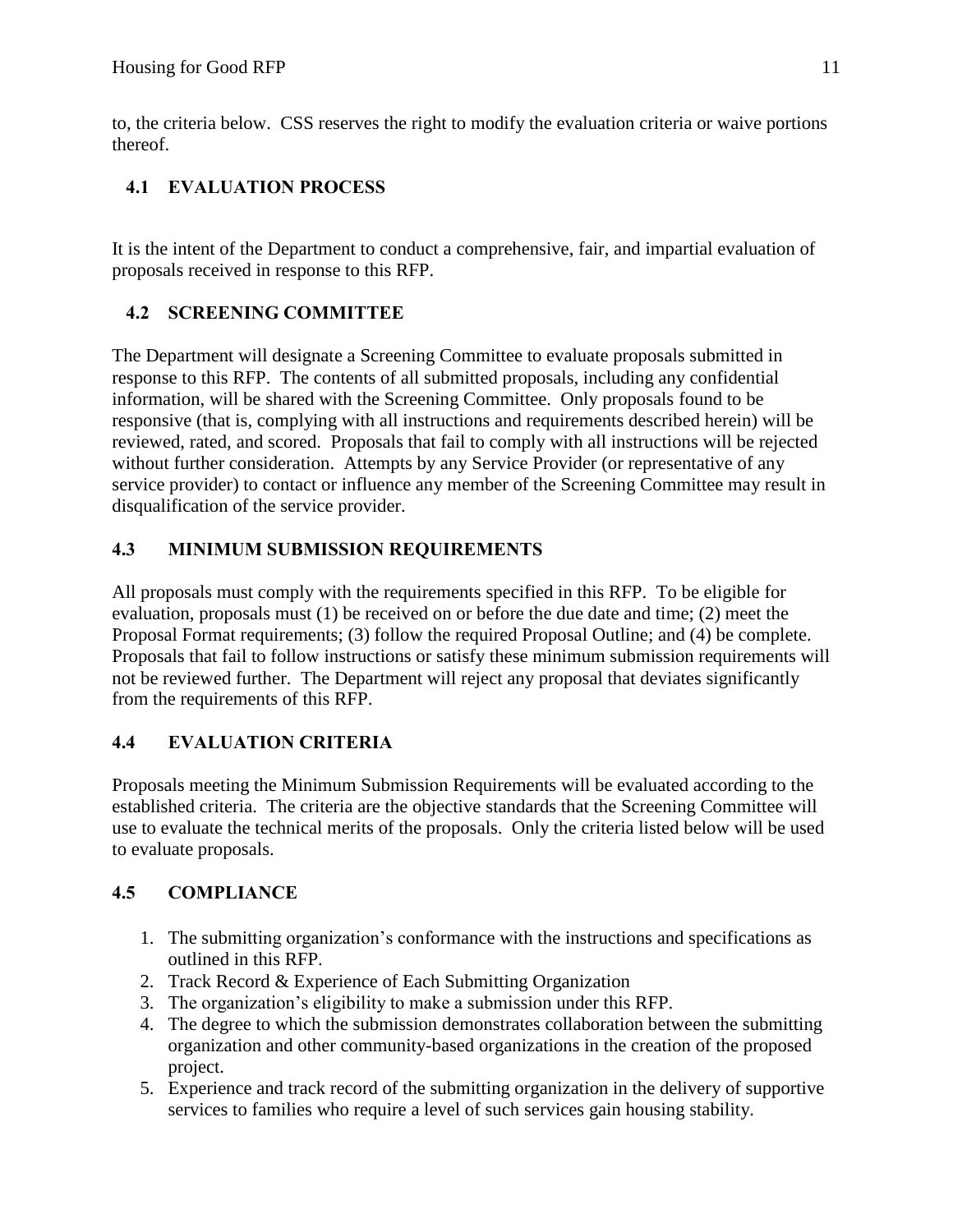- 6. Experience and track record of the organization in performing the service role it is proposing to play in the project, if any (i.e., in the provision case management services or other supportive residential or community-based services) and experience in working with the targeted population(s) (persons experiencing domestic violence and homelessness).
- 7. Experience and track record of the organization in performing the housing role it is proposing to play in the project, if any (i.e., in the ownership or management of rental for the targeted population(s), in subsidy administration, in operating a scattered site leasing program, master leasing, etc.).
- 8. General organizational capacity (including factors such as length of existence, breadth and sophistication of current program activities, staff capacity, tenure and experience of board members, and financial capacity of fiduciary) and performance on previous County contracts.

## **4.6 RIGHT TO TERMINATE DISCUSSIONS**

CSS may in its discretion require one or more Service Providers to make presentations to the evaluation team or appear before CSS and/or its representatives for an interview. During such interview, the service provider may be required to orally and otherwise present its proposal and to respond in detail to any questions posed. Additional meetings may be held to clarify issues or to address comments, as deemed appropriate. Service Providers will be notified in advance of the time and format of such meetings. Since Mecklenburg County may choose to award a contract without engaging in discussions or negotiations, the Proposals submitted shall define the service provider's best offer for performing the services described in this RFP.

The commencement of such discussions does not signify a commitment by CSS to execute a contract or to continue discussions. CSS can terminate discussions at any time and for any reason.

## **4.7 SELECTION**

Upon completing its evaluation of proposals, the Screening Committee will select the proposal that best satisfies all conditions of this RFP. Any service provider selected will be so notified and awarded an opportunity to negotiate a contract with the Department. All unsuccessful service providers will be notified by e-mail or U.S. mail, at the Department's discretion, about the outcome of the evaluation and service provider selection process.

CSS will have a period up to twenty (20) days, unless otherwise stated, to decide which proposal best meets the criteria outlined in the Request for Proposals. CSS reserves the right to waive any minor informalities or irregularities, which do not go to the heart of the proposal or prejudice other offers, or to reject, for good and compelling reasons, any and all proposals submitted. Conditional proposals, or those which take exception to the Request for Proposals, will be considered non-responsive and will be rejected.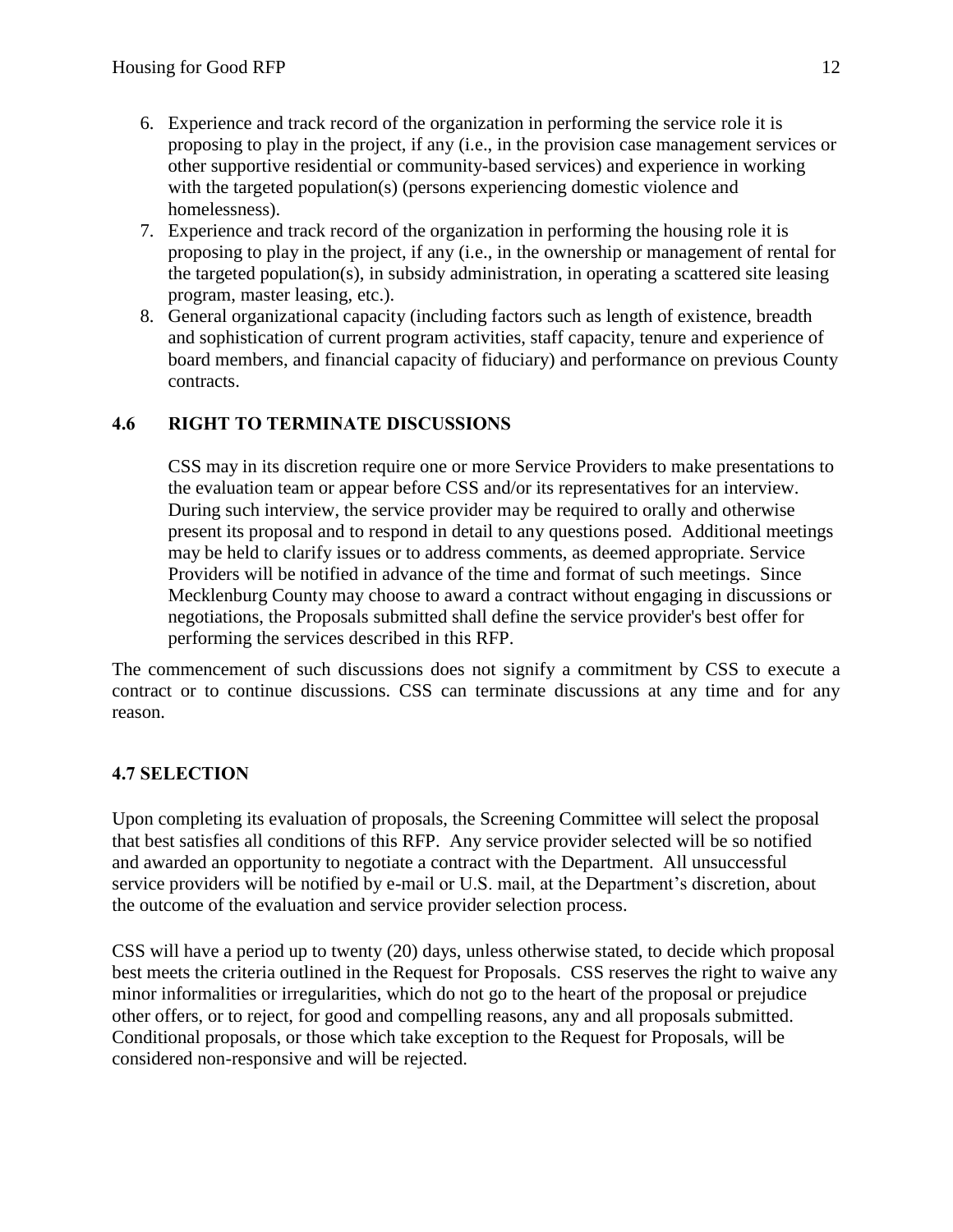## **4.8 APPEAL PROCESS**

Any appeal shall be filed in writing with **Carole Ward, Management Analyst, 3205 Freedom Drive, Suite 2000, Charlotte, NC 28208.** Appeals must be filed within 20 business days of contract awards.

To be complete, protests must contain the following information:

- The protester's name, address, telephone number.
- A detailed statement of all factual and legal grounds for protests and an explanation of how the protester was prejudiced;
- Copies of relevant documents supporting protester's statement;
- A request for ruling by Mecklenburg County;
- Statement as to form of relief requested;
- All information establishing that the protester is an interested party for the purpose of filing a protest; and
- All information establishing the timeliness of the protest.

All appeals protests must be signed by an authorized representative of the protester. If appeal rules favorably for protester, CSS has discretion on how to implement whatever remedies determined are necessary to correct the defect.

# **5 PROGRAM GUIDELINES**

# **5.1 PROGRAM GOALS**

The goal of H4G is to improve outcomes for families fleeing domestic violence in order for these families to live in an affordable, caring, supportive setting. Families are provided with the necessary support and guidance to manage their lives and improve well-being. Children benefit from supportive and stable communities, positive adult role models, and stronger family units. Families are strengthened with holistic, trauma-informed services focused on substance use, mental illness, parenting and other needs. The result is an end to the intergenerational cycle of child neglect and homelessness, and a new generation of young people living more stable, productive lives.

## **5.2 ELIGIBLE POPULATIONS**

Through this RFP, Community Support Services is requesting submissions of proposals from organizations interested in providing support services combined with rental assistance, to certain target populations living in eligible housing units.

## **Eligible populations are:**

Adults (age 18 or older) who are fleeing domestic violence*,* lack access to safe,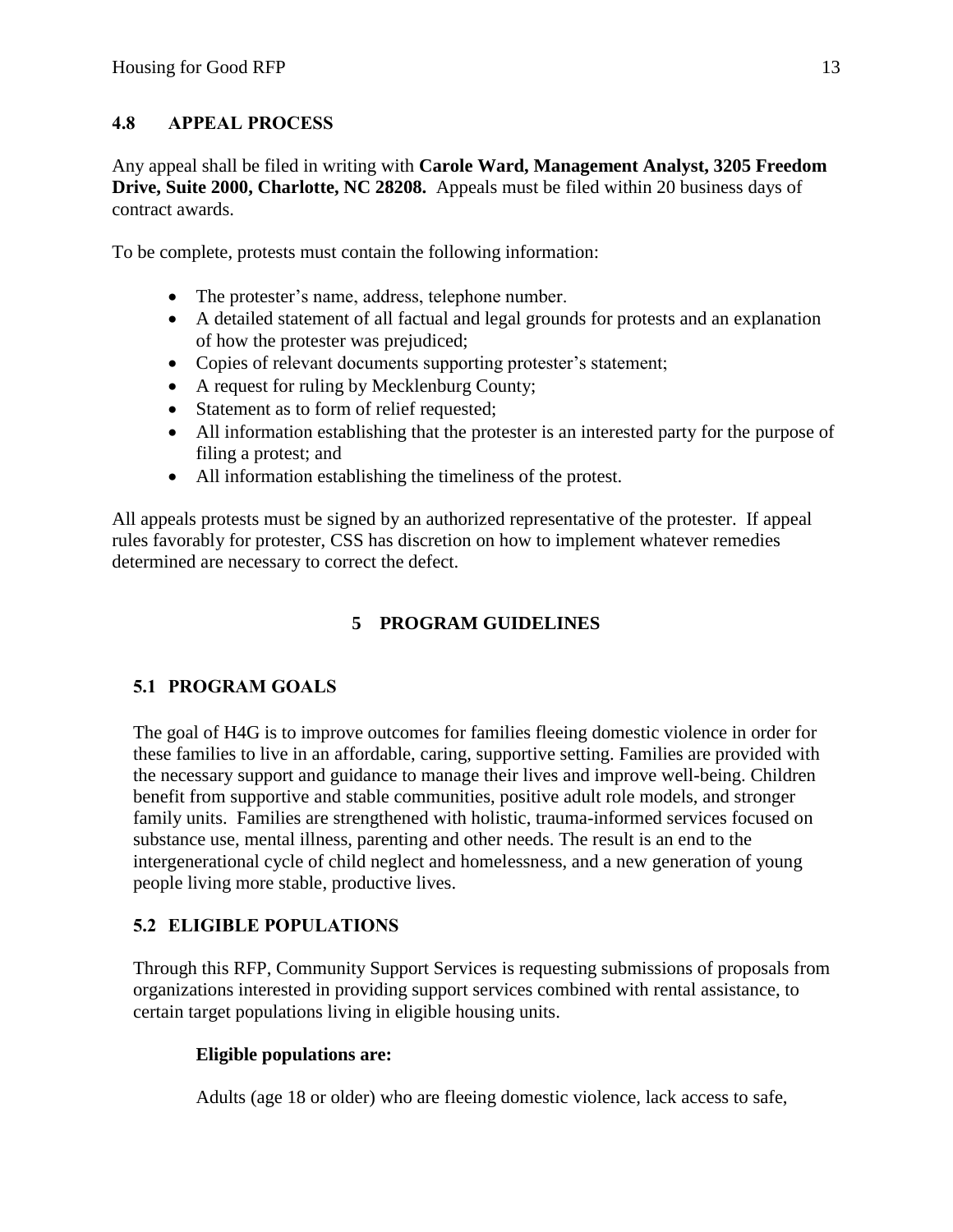affordable housing and who have **incomes at or below 30% of area median income** as defined by HUD, at the time of entering the housing.

All H4G participants will access services through Coordinated Entry or through a domestic violence emergency shelter. Mecklenburg County reserves the right to expand eligible population in order to ensure families with highest vulnerable are served.

Project Plans must **clearly identify the populations** to be served by the housing including the numbers of housing units to be set aside for specific populations (if applicable) - and should document the need for the proposed housing and supports for the identified population.

## **5.3 ELIGIBLE HOUSING UNITS**

An eligible housing unit is an existing apartment that is reserved for occupancy by eligible persons that provides for affordability and expanded access to eligible populations through a formal (written) agreement with the property owner that is dated after the date that the submitting organization(s) is selected under this RFP and that reserves the unit for eligible populations or an eligible person. This may be in the form of a rental subsidy agreement or master lease.

## **5.4 SUPPORTIVE HOUSING GUIDELINES & BEST PRACTICES**

## **5.4.1 Rapid Rehousing**

An intervention designed to help individuals and families quickly exit homelessness, return to housing in the community, and not become homeless again. Rapid re-housing is defined as an intervention providing short-term or medium-term (up to 24 months) financial assistance and services to help those experiencing homelessness to be quickly re-housed and stabilized. The lease for the unit must be between the landlord and the program participant. This is considered permanent housing.

The goals are to help people obtain housing quickly, increase self- sufficiency, and stay housed. It is offered without preconditions (such as employment, income, absence of criminal record, or sobriety) and the resources and services provided are typically tailored to the needs of the person.

Eligible housing units must be permanent supportive housing units only. The primary purpose of permanent supportive housing is assisting the individual or family to live independently in the community and meet the obligations of tenancy.

The National Alliance to End Homelessness has outlined three core components for this intervention. They are: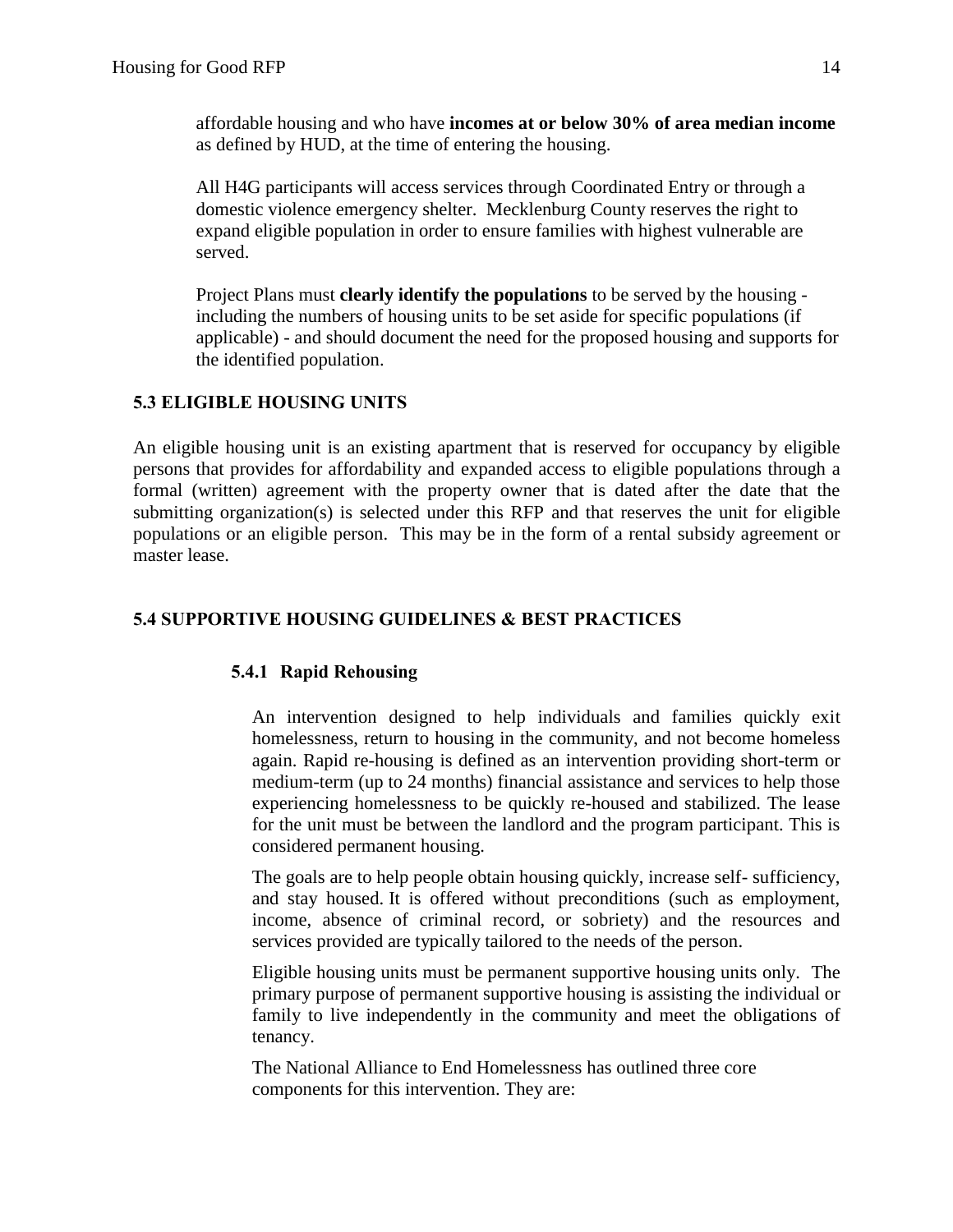- Housing Identification
- Rent and Move-In Assistance
- Case Management and Services

These core components represent the minimum that a program must provide to be considered a rapid rehousing program, but do not fully describe what constitutes an effective rapid rehousing program.

Successful respondents to this RFP will develop programs that reflect values and practices consistent with the Housing First model and that demonstrate a holistic approach to supporting individuals and their families in their recovery and well-being.

## **5.4.2 Housing First**

Families are engaged through a Housing First approach. The 5 Principles of Housing First are as follows:

- Immediate access to housing with no readiness conditions
- Consumer choice and self-determination
- Recovery orientation
- Individualized and person-drive supports
- Social and community integration

Under the Housing First model, clients do not have to be clean or sober or participate in programming in order to be housed. Though services are voluntary, the expectation is that case managers and provider staff will be successful at engaging clients and supporting their participation in recommended programs, and applicants shall outline what practices and strategies will be employed to engage and motivate clients.

Priority will be given to approaches that maximize participation by clients reflective of the target population to be served in the design and creation of the service approaches. Project Plans should reflect how this will be accomplished.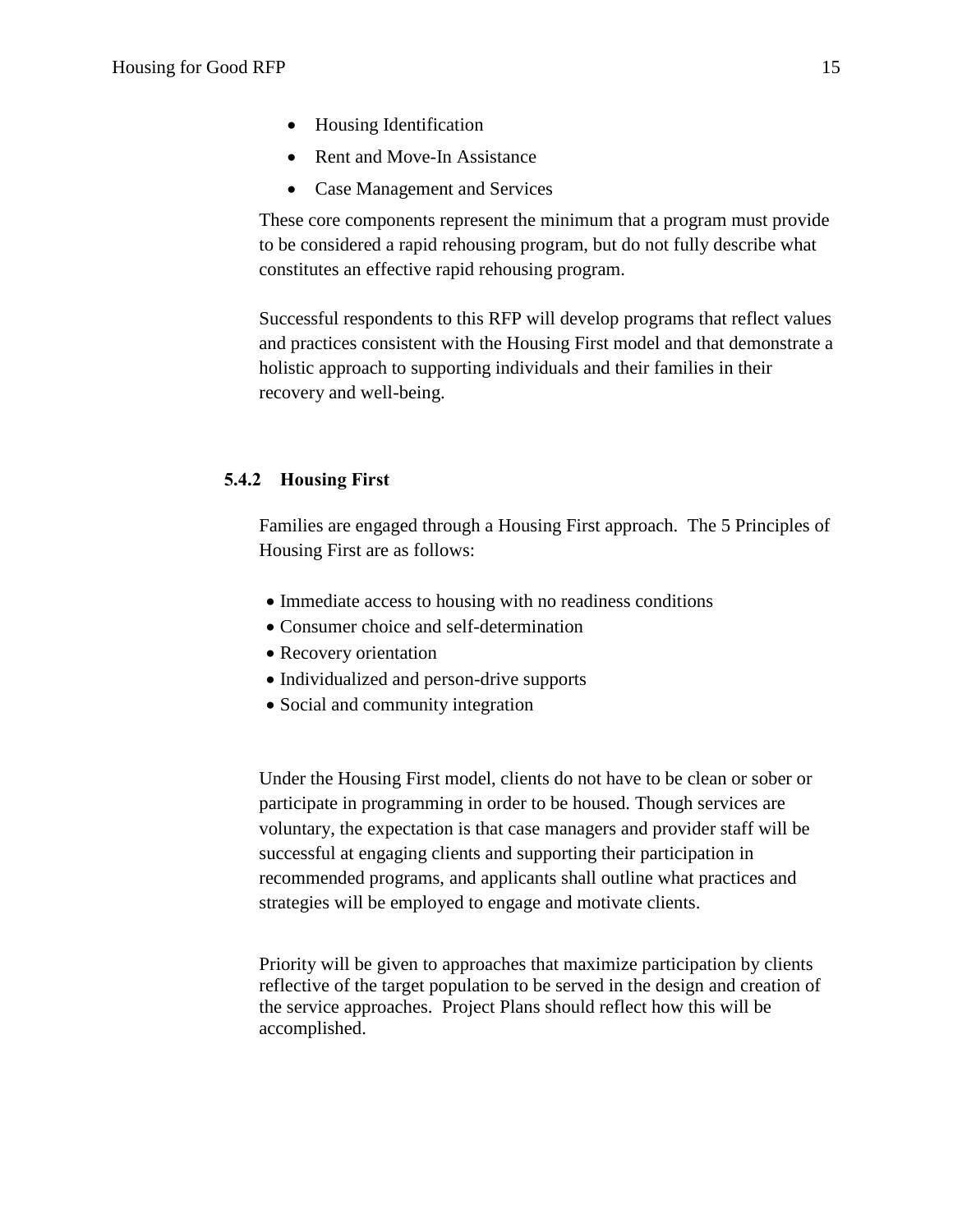## **5.5 GENERAL STANDARDS**

All housing units **must be affordable** to the population to be served. In general, rents should be set at rates where the target population is expected to pay no more than 30% of their income for housing costs*.* Project Plans must describe plans for assuring affordability.

All housing units **must be of good quality** (meet HUD housing quality standards) and conform to state and local fire and building codes, including codes relating to handicapped accessibility. Project Plans must describe strategies that will be taken to ensure housing quality.

All housing units **should be accessible to public transportation and community amenities**. If they are not, the service program plan must reflect how alternate transportation will be provided.

All housing units **must provide for the safety and security of their tenants**.

## **6 MINIMUM REQUIREMENTS**

Service Provider shall procure all necessary permits and licenses and abide by all applicable laws, regulations and ordinances of all Federal, State, and local governments in which work under any resulting contract is performed. These minimal requirements must be met prior to award of contract if your company is selected, before your company's qualifications will be considered.

## **6.1 AUDITED FINANCIAL STATEMENT**

Service Providers with total revenue, from all sources, of more than one hundred thousand dollars (\$100,000) in annual funding are required to submit an annual Audited Financial Statement prepared by a Certified Public Accountant (CPA). The audited financial statement must include the following:

- 1. A balance sheet, statement of financial position or statement of assets, liabilities and owner's equity.
- 2. A statement of income or statement of revenues and expenses.
- 3. A statement of cash flows.
- 4. An independent auditor's opinion.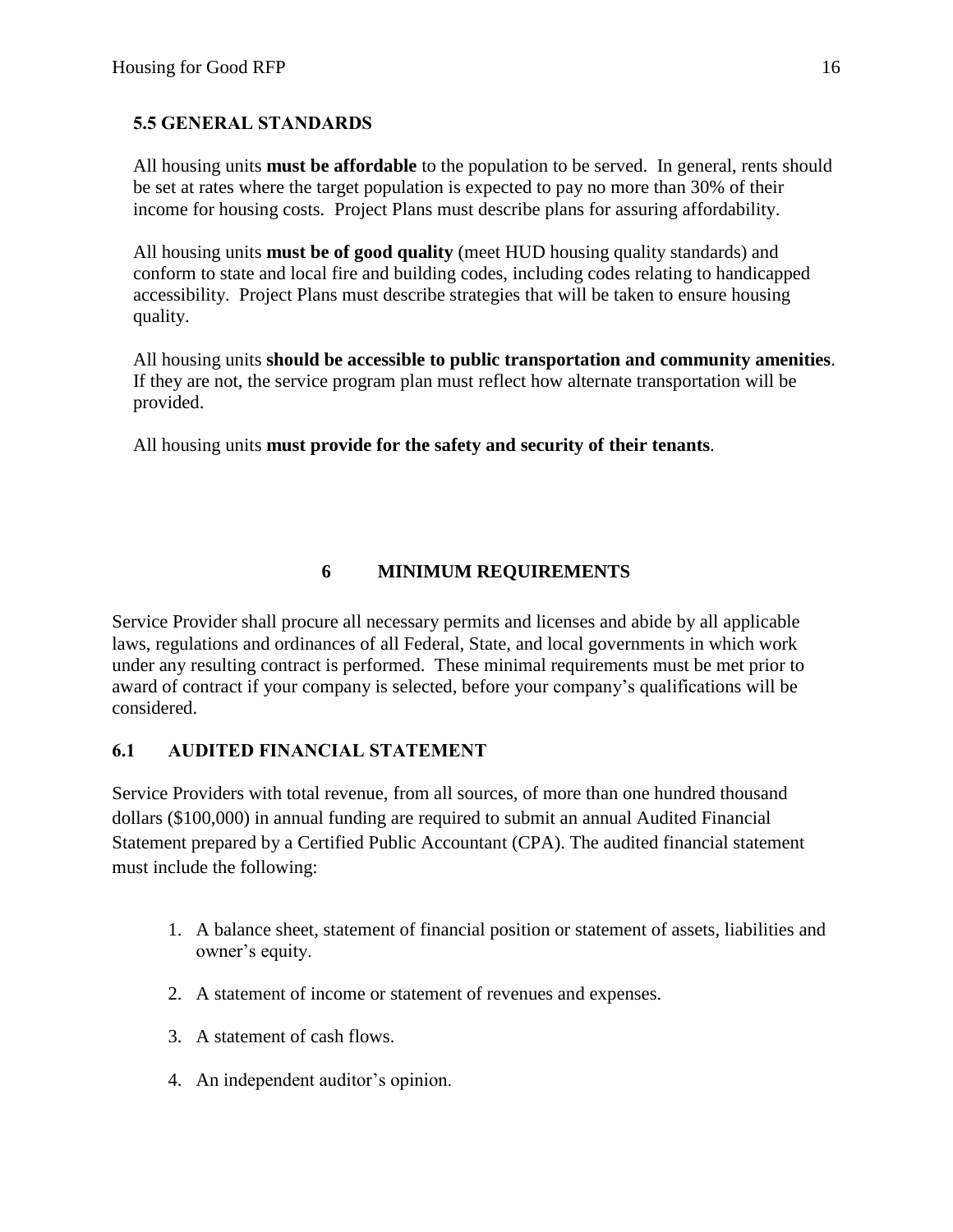5. Notes to the financial statements and supplemental information.

The year-ended date for the financial statements must be no more than twelve (12) months prior to the beginning of the Contract term.

Shall comply with audit requirements as described in N.C.G.S. § 143C-6-22 & 23 and OMB Circular- CFR Title 2 Grants and Agreements, Part 200, and shall disclose all information required by 42 USC 455.104, or 42 USC 455.105, or 42 USC 455.106.

## **6.2 INSURANCE**

Evidence of adequate Insurance; a Certificate of Insurance or letter from your insurance carrier:

- 1. Automobile Liability-minimum \$1,000,000;
- 2. Professional Liability-minimum \$1,000,000;
- 3. Commercial General Liability-minimum \$1,000,000;
- 4. Electronic Errors and Omissions Liability-minimum \$1,000,000;
- 5. Worker's Compensation and Service Providers Liability State of North Carolina statutory requirements.
- 6. Mecklenburg County Business Licenses, if non-profit not required
- 7. Secretary of State Certificate of Authority, if applicable
- 8. Articles of Incorporation, if applicable

## **6.3 COMPLETE M/W/SBE COMPLIANCE AND M/W/SBE UTILIZATION COMMITMENT**

## **6.4 COST EFFECTIVENESS AND VALUE**

Provide an itemized budget using the template provided per Form B. (Cost must include all aspects of the project).

## **6.5 OVERDUE TAXES**

Provide certification and sworn statement on official company letterhead as evidence that service provider does not have any federal, State or local overdue tax debts as defined by N.C.G.S. 105- 243.1.

# **7 EVALUATION OF PROPOSALS**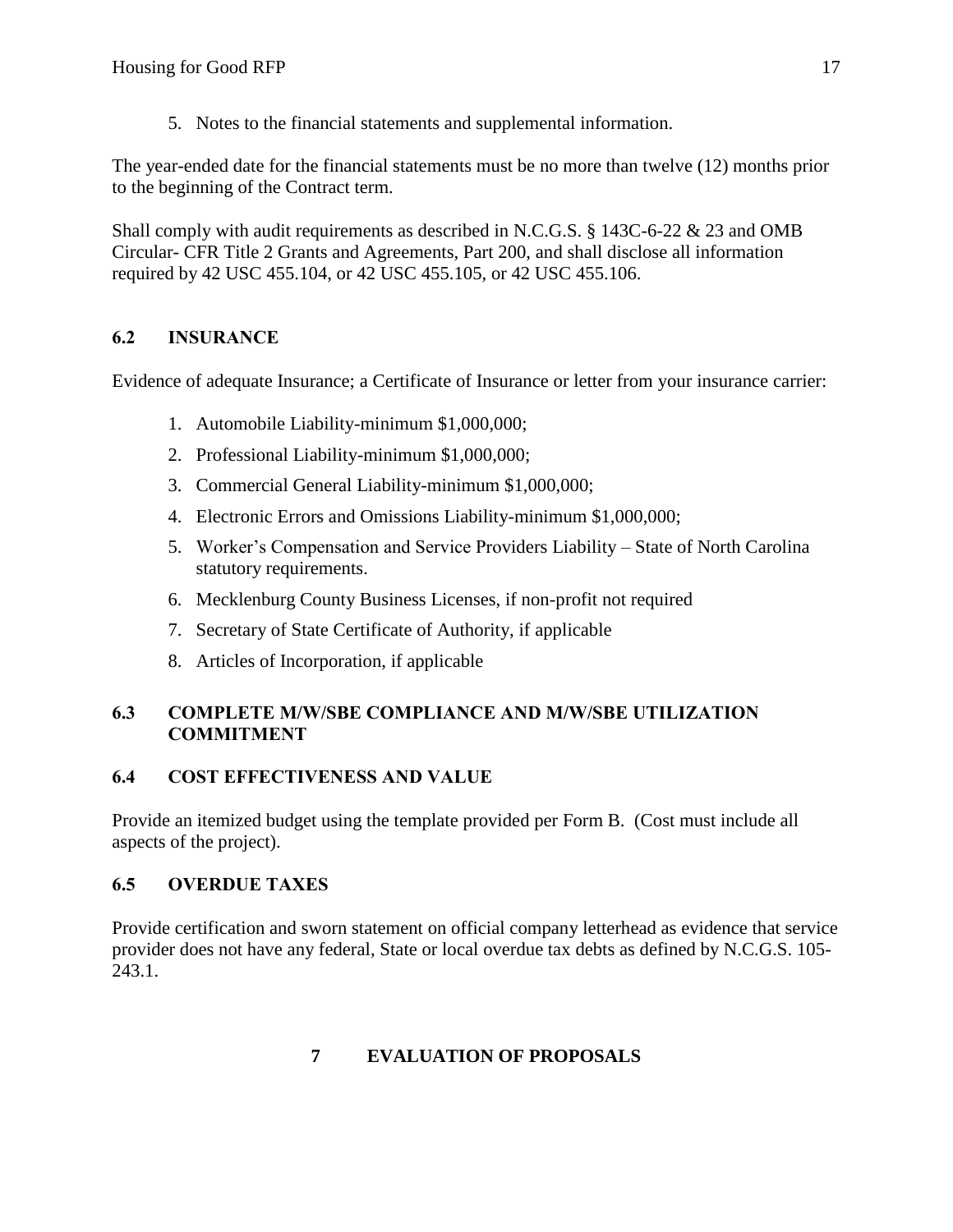Proposals will be evaluated by an evaluation team based on the Service Provider's ability to meet the performance requirements of this RFP. Failure to submit information requested may result in the elimination of the proposal from further evaluation. Proposals will be assessed to determine the most comprehensive, competitive and best value solution for CSS based on, but not limited to, the criteria below. CSS reserves the right to modify the evaluation criteria or waive portions thereof.

# **7.1 EVALUATION PROCESS**

It is the intent of the Department to conduct a comprehensive, fair, and impartial evaluation of proposals received in response to this RFP.

# **7.2 SCREENING COMMITTEE**

The Department will designate a Screening Committee to evaluate proposals submitted in response to this RFP. The contents of all submitted proposals, including any confidential information, will be shared with the Screening Committee. Only proposals found to be responsive (that is, complying with all instructions and requirements described herein) will be reviewed, rated, and scored. Proposals that fail to comply with all instructions will be rejected without further consideration. Attempts by any service provider (or representative of any service provider) to contact or influence any member of the Screening Committee may result in disqualification of the service provider.

# **7.3 MINIMUM SUBMISSION REQUIREMENTS**

All proposals must comply with the requirements specified in this RFP. To be eligible for evaluation, proposals must (1) be received on or before the due date and time; (2) meet the Proposal Format requirements; (3) follow the required Proposal Outline; and (4) be complete. Proposals that fail to follow instructions or satisfy these minimum submission requirements will not be reviewed further. The Department will reject any proposal that deviates significantly from the requirements of this RFP.

# **7.4 EVALUATION CRITERIA**

Proposals meeting the Minimum Submission Requirements will be evaluated according to the established criteria. The criteria are the objective standards that the Screening Committee will use to evaluate the technical merits of the proposals. Only the criteria listed below will be used to evaluate proposals.

**a. Compliance.** The submitting organization's conformance with the instructions and specifications as outlined in this RFP.

# **b. Track Record & Experience of Each Submitting Organization**

1) The organization's eligibility to make a submission under this RFP.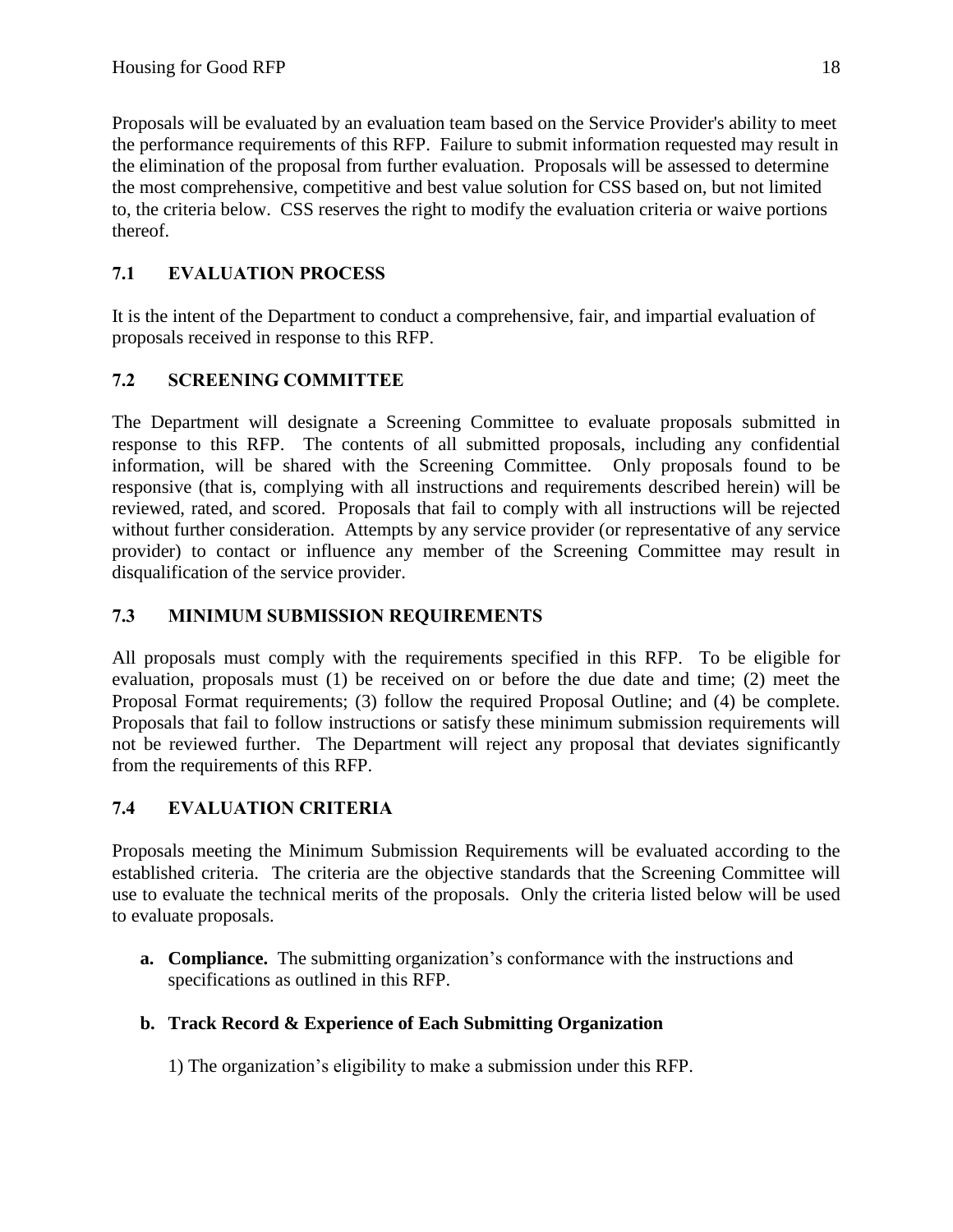2) The degree to which the submission demonstrates collaboration between the submitting organization and other community-based organizations in the creation of the proposed project.

3) Experience and track record of the submitting organization in the delivery of supportive services to families who require a level of such services in order to live independently.

4) Experience and track record of the organization in performing the service role it is proposing to play in the project, if any (i.e., in the provision case management services or other supportive residential or community-based services) and experience in working with the targeted population(s), including persons involved with the domestic violence and homeless service systems

5) Experience and track record of the organization in performing the housing role it is proposing to play in the project, if any (i.e., in the ownership or management of rental for the targeted population(s), in subsidy administration, in operating a scattered site leasing program, etc.).

6) For collaborative submissions, the collective experience and track record of the joint submitting organizations in all of the above, the clear delineation of respective responsibilities between the participating organizations, and a clear strategy for coordinating the activities of the partners on an on-going basis.

7) General organizational capacity (including factors such as length of existence, breadth and sophistication of current program activities, staff capacity, tenure and experience of board members, and financial capacity of fiduciary) and performance on previous contracts.

## **7.5 PROJECT PLAN**

- **1.** Compliance with the Program Guidelines.
- **2.** Submitting organization's willingness to participate in performance evaluation of the project through a program of Quality Assurance Monitoring.
- **3.** The overall coherence, comprehensiveness and feasibility of the submitting organization's project plan, including the applicants' understanding of the goals of the H4G Initiative.
- **4.** Priority Factors: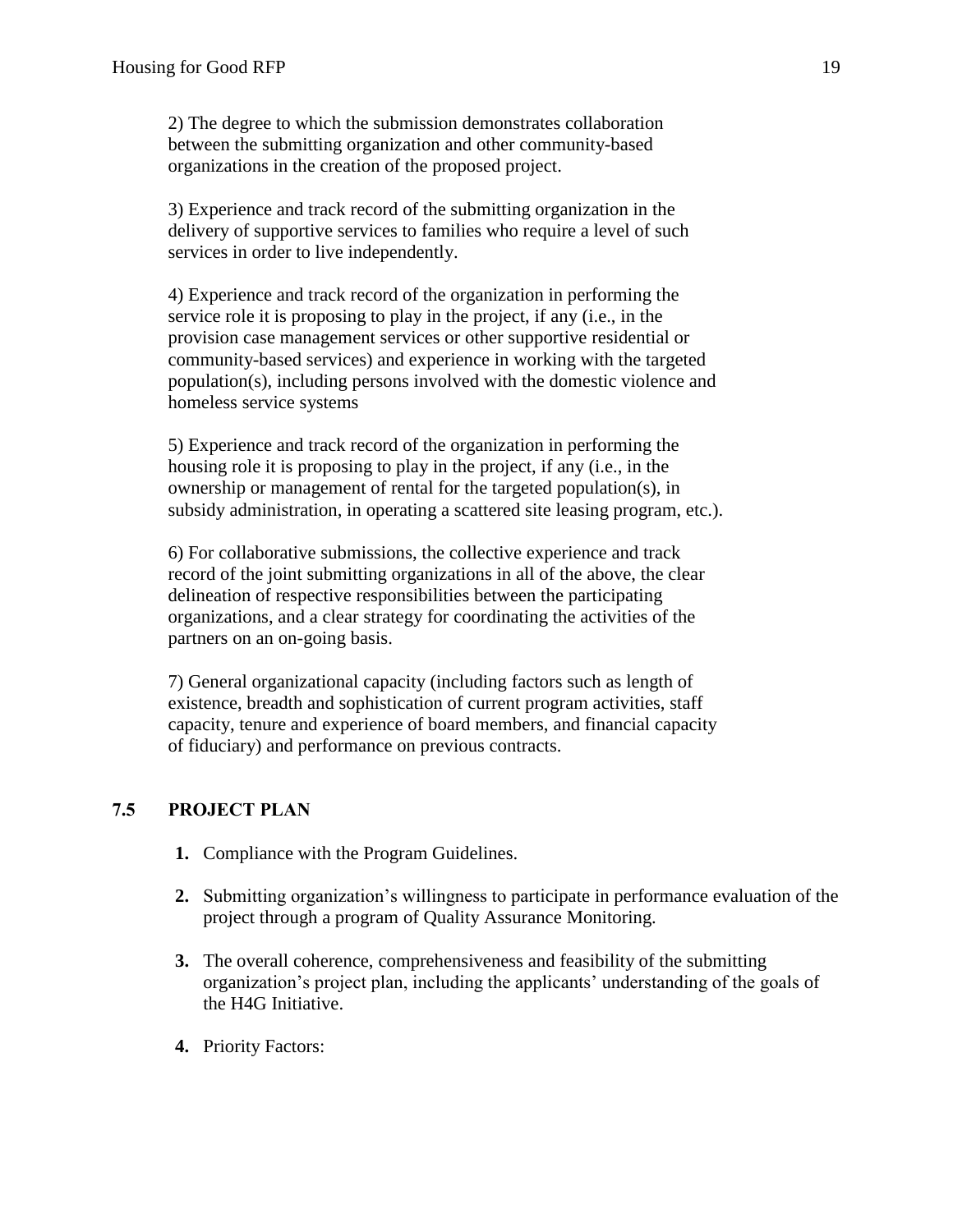- Degree to which the submitting organization has engaged the targeted communities in the planning and creation of the housing and services (e.g., engagement with the continuum of care and other community planning processes in identifying needs that have not been met, developing local solutions or models, and including groups traditionally left out of local planning processes). If not yet engaged, are they planning to do so? Consistency of the proposed housing and services with local priorities (current and in development) for affordable or supportive housing.
- The extent of consumer participation in the design of the service approach (to date and planned).
- The demonstrated level of need for the type of housing proposed for the target population in the targeted geographic areas identified by the submitting organization, the relative availability of alternative resources in the identified target areas.
- The quality of the submitting organization's Housing Plan and its consistency with the H4G Program Guidelines.
- The general suitability of the proposed target area(s) from the perspective of the availability of existing housing units and a service linkage, and access to transportation and community amenities.
- **5.** Degree to which the housing approach integrates housing units serving the targeted population(s) with units serving people without identified special needs.
- **6.** The quality of the submitting organization's Service Plan, including the degree to which the services will have a positive impact on the self-sufficiency of the tenants, and its consistency with the H4G Program Guidelines.
- **7.** Degree to which the services to be funded add to the service capacity of the submitting organization(s) and the service system within the locality and region.
- **8.** Degree of linkage with existing rehabilitation, employment, education, healthcare and treatment systems.

## **7.6 SELECTION**

Upon completing its evaluation of proposals, the Screening Committee will select the proposal that best satisfies all conditions of this RFP. Any service provider selected will be so notified and awarded an opportunity to negotiate a contract with the Department. All unsuccessful service providers will be notified by e-mail or U.S. mail, at the Department's discretion, about the outcome of the evaluation and service provider selection process.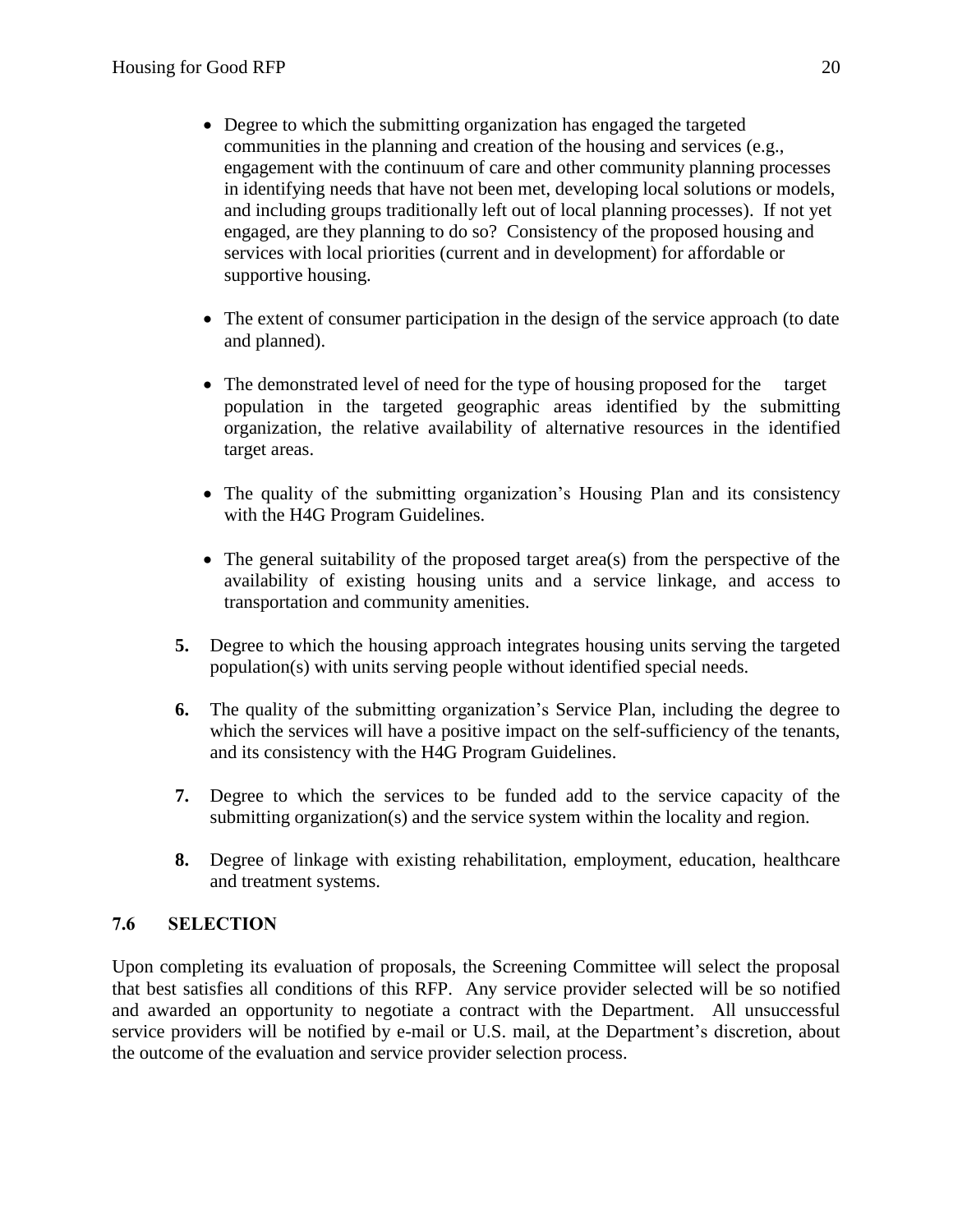# **7.7 DEBRIEFING**

Within ten (10) days of receiving notification from the Department, unsuccessful service providers may contact the Official Contact and request information about the evaluation and service provider selection process. The e-mail sent date or the postmark date on the notification envelope will be considered "day one" of the ten (10) days. If unsuccessful service providers still have questions after receiving this information, they may contact Carole Ward and request a meeting with the Department to discuss the evaluation process and their proposals. If held, the debriefing meeting will not include any comparisons of unsuccessful proposals with other proposals. CSS will schedule and hold the debriefing meeting within fifteen (15) days of the request. There will not be any change, alteration, or modification of the outcome or selection process.

## **7.8 QUALIFICATIONS, EXPERIENCE AND APPROACH**

Service Providers will be evaluated based upon their understanding, experience and qualifications in performing the same or substantially similar services, as reflected by its experience in performing such services. The evaluation will include references regarding work for organizations with needs similar to the CSS, and the feasibility of the Service Provider's approach for the provision of the services.

## **7.9 FINANCIAL QUALIFICATIONS**

This criterion includes an evaluation of the financial qualifications. The evaluation will take into account the financial strength of the Service Provider and its ability to meet the long-term financial requirements of the Contract.

## **7.10 COST EFFECTIVENESS AND VALUE**

Under this criterion, proposals will be compared in terms of the most reasonable, and/or most effective pricing options.

## **7.11 ACCEPTANCE OF THE TERMS OF THE RFP**

Proposals will be evaluated for compliance with the terms, conditions, requirements, and specifications stated in this RFP.

## **8 ADDITIONAL REQUIREMENTS**

Final award of contract is contingent upon availability of funds from Federal and/or local governing bodies. CSS reserves the right to interview at its discretion, any and all interested service providers; and the right to reject any and all proposals, or any part thereof.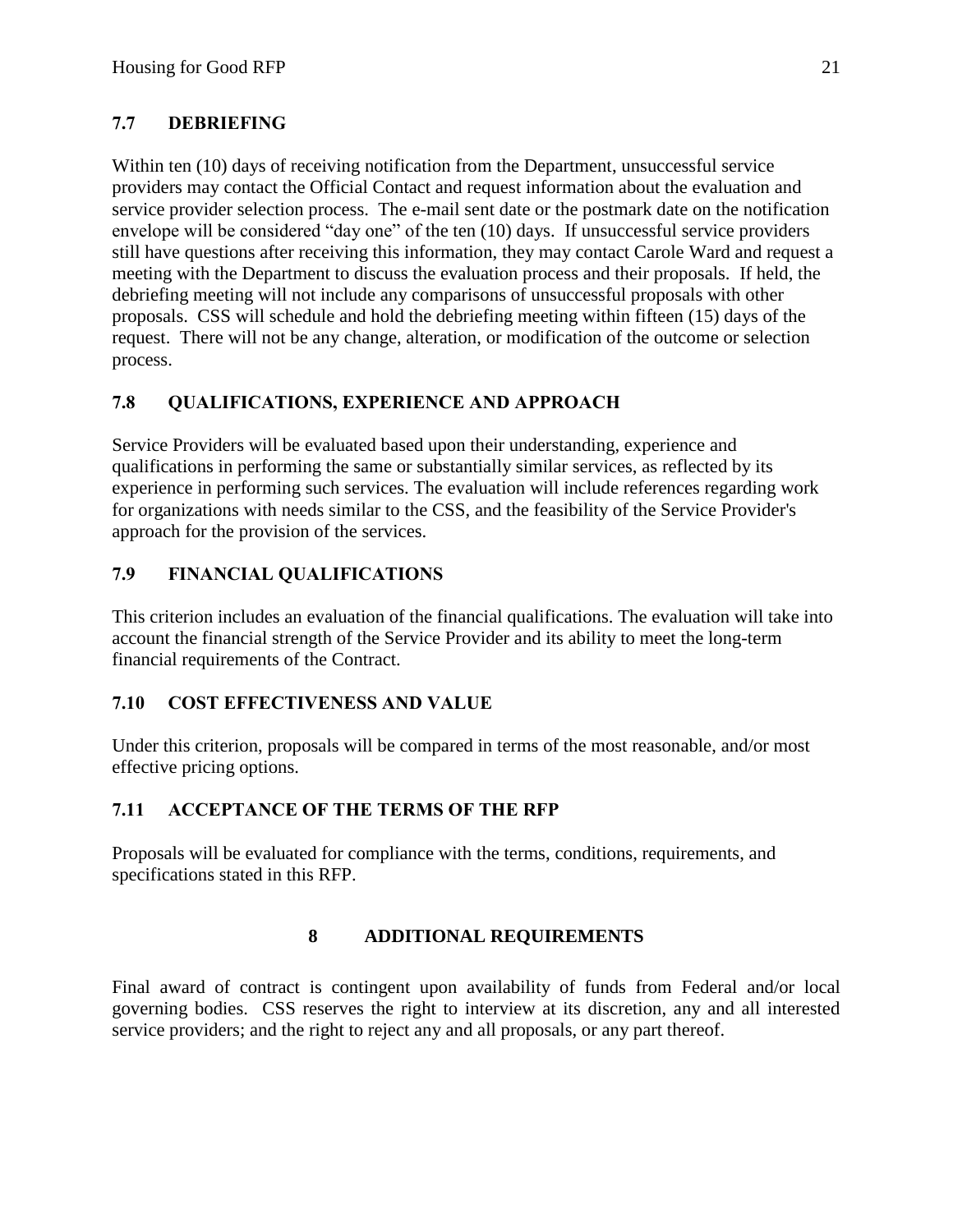Service Providers are encouraged to make a good faith effort to include environmental considerations supporting waste reduction, recycling and buy-recycled products supporting markets for recycled and other environmentally preferable products whenever practical.

## **8.1 FINANCING**

Any costs incurred in the process of preparing and/or submitting a proposal shall be borne by the service provider.

## **8.2 APPEAL PROCESS**

All protests should be filed in writing with **Carole Ward, Management Analyst, 3205 Freedom Drive, Suite 2000, Charlotte, NC 28208.** Protests must be filed within 20 business days of contract awards.

To be complete, protests must contain the following information:

- The protester's name, address, telephone number.
- A detailed statement of all factual and legal grounds for protests and an explanation of how the protester was prejudiced;
- Copies of relevant documents supporting protester's statement;
- A request for ruling by Mecklenburg County;
- Statement as to form of relief requested;
- All information establishing that the protester is an interested party for the purpose of filing a protest; and
- All information establishing the timeliness of the protest.

All protests must be signed by an authorized representative of the protester. If appeal rules favorably for protester, CSS has discretion on how to implement whatever remedies determined are necessary to correct the defect.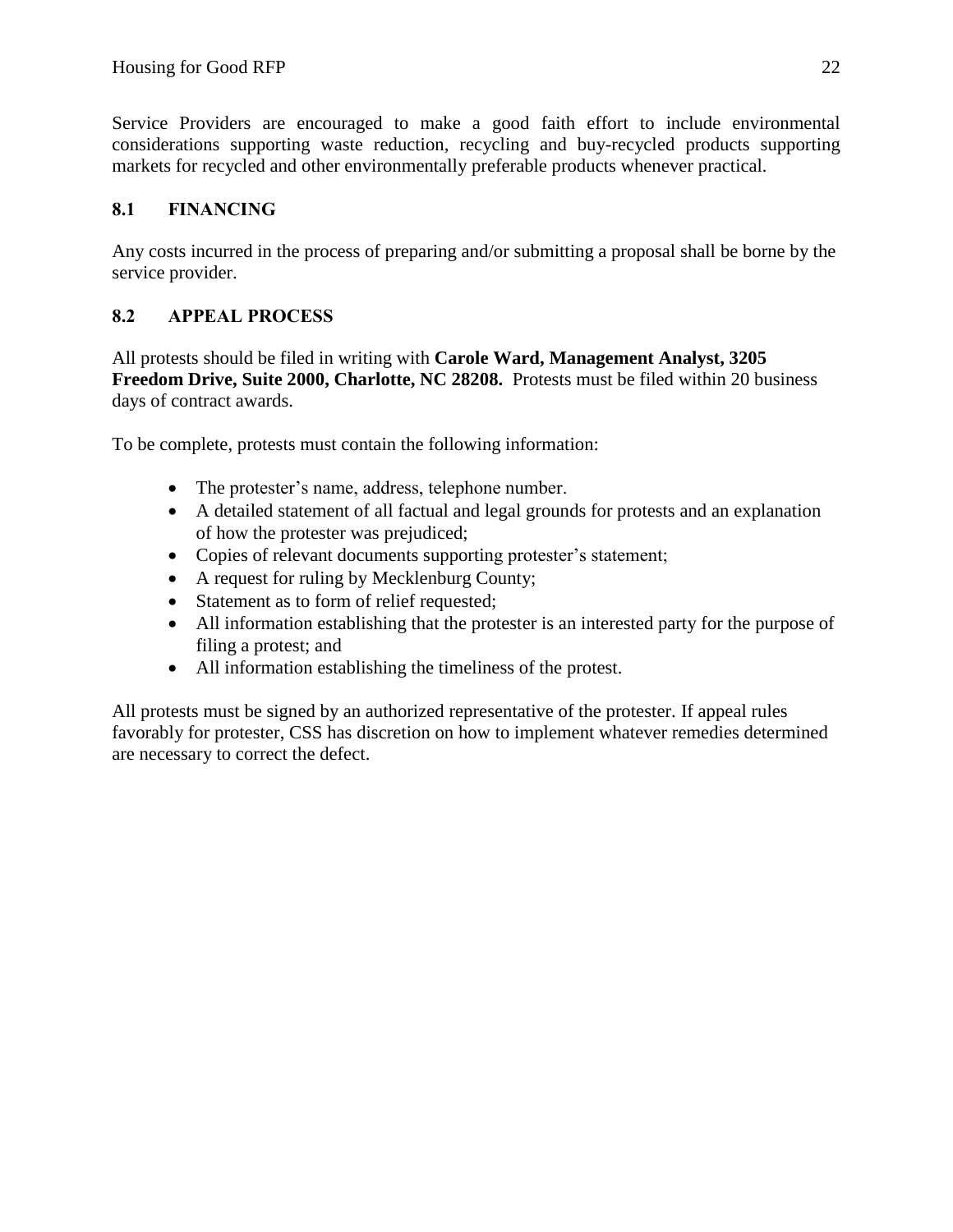# **APPENDIX A**

| <b>TERM</b>                  | <b>DEFINITION</b>                                                                             |
|------------------------------|-----------------------------------------------------------------------------------------------|
| <b>Affordable Housing</b>    | Housing where a household with annual income between 0 percent of Area                        |
|                              | Median Income and 120 percent of Area Median Income does not spend                            |
|                              | more than 30 percent of their pretax gross annual income on rent and                          |
|                              | utilities.                                                                                    |
| <b>Area Median Income</b>    | Income level estimate set by HUD at which 50 percent of households earn                       |
|                              | more and 50 percent earn less. The estimate is adjusted for different family                  |
| <b>Continuum of Care</b>     | sizes.<br>The work of the Continuum of Care (CoC) is mandated by the U.S.                     |
| (CoC)                        | Department of Housing and Urban Development (HUD) and is designed to                          |
|                              | promote communitywide commitment to the goal of ending and preventing                         |
|                              | homelessness as well as providing funding, oversight, planning and                            |
|                              | evaluation of housing-related services                                                        |
|                              | (This is taken from the latest report and will be used to update the                          |
|                              | Dashboard definition)                                                                         |
| <b>Coordinated Entry</b>     | Coordinated Entry, which began in May 2014, is Charlotte-Mecklenburg's                        |
|                              | portal to connect individuals and families who are homeless to an existing                    |
|                              | shelter or housing resource. Coordinated Entry also helps the community to                    |
|                              | prioritize resources for the most vulnerable households and to identify gaps                  |
|                              | and shortages in housing resources.                                                           |
|                              | (This is taken from the latest report and will be used to update the                          |
|                              | Dashboard definition)                                                                         |
| <b>Diversion</b>             | A strategy that prevents homelessness for people seeking shelter by helping                   |
|                              | them identify immediate alternate housing arrangements and, if necessary,                     |
|                              | connecting them with services and financial assistance to help them return to                 |
| <b>Domestic Violence</b>     | permanent housing.<br>Also referred to as Intimate Partner Violence, domestic violence is the |
|                              | willful intimidation, physical assault, battery, sexual assault, and/or                       |
|                              | other abusive behavior as part of a systematic pattern of power and control                   |
|                              | perpetrated by one intimate partner against another. It includes physical                     |
|                              | violence, sexual violence, psychological violence, and emotional abuse. The                   |
|                              | frequency and severity of domestic violence can vary dramatically; however,                   |
|                              | the one constant component of domestic violence is one partner's consistent                   |
|                              | efforts to maintain power and control over the other.                                         |
| <b>Eligible Housing Unit</b> | An eligible housing unit is an existing apartment that is reserved for                        |
|                              | occupancy by eligible families (see above) that provides for affordability and                |
|                              | expanded access to eligible populations through a formal (written) agreement                  |
|                              | with the property owner that is dated after the date that the submitting                      |
|                              | organization(s) is selected under this RFP and that reserves the unit for                     |
|                              | eligible populations or an eligible person. This may be in the form of a rental               |
|                              | subsidy agreement.                                                                            |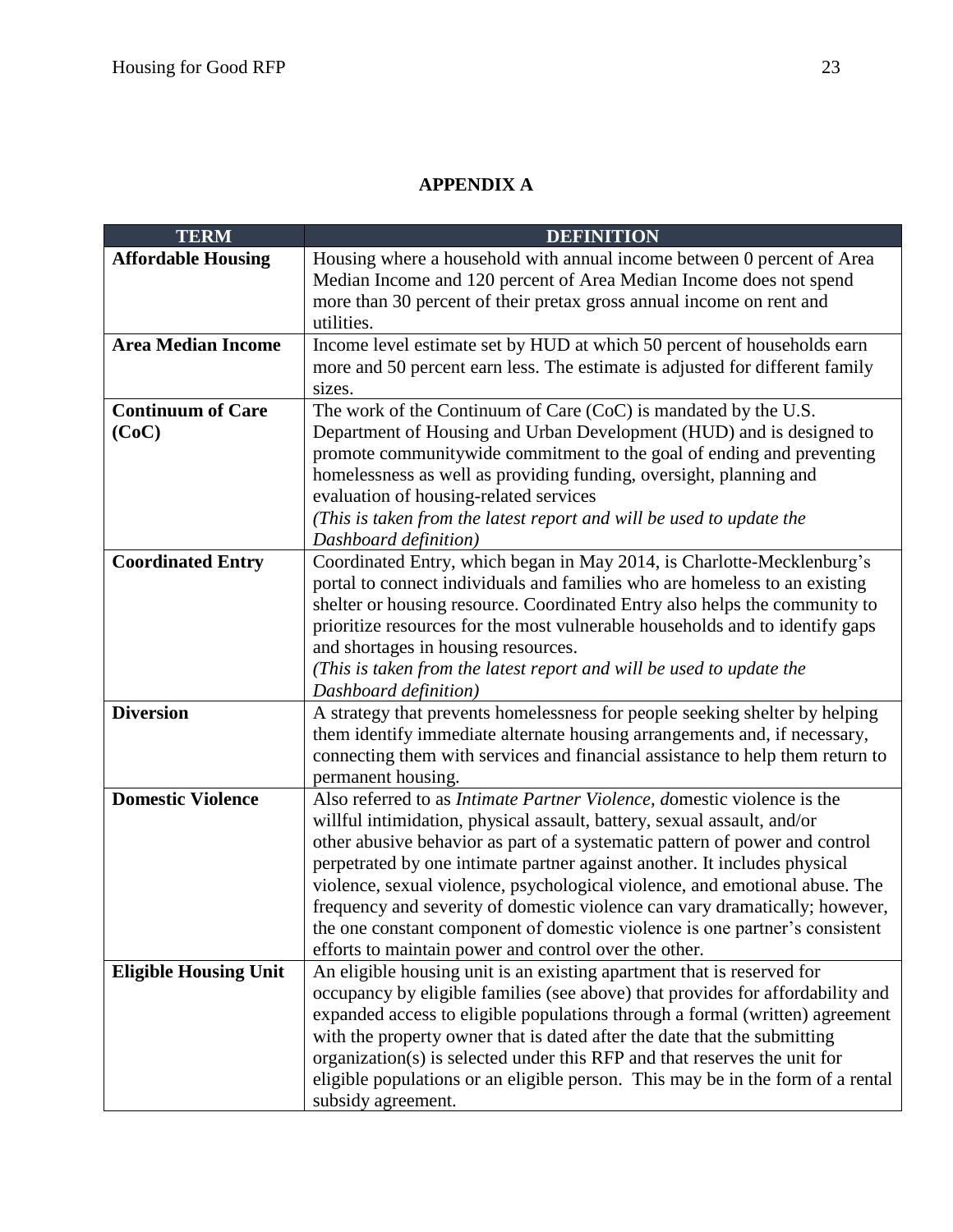| <b>TERM</b>                | <b>DEFINITION</b>                                                                                                                                                                                                                                                                                                                                                                                                                                                                                                                                                     |
|----------------------------|-----------------------------------------------------------------------------------------------------------------------------------------------------------------------------------------------------------------------------------------------------------------------------------------------------------------------------------------------------------------------------------------------------------------------------------------------------------------------------------------------------------------------------------------------------------------------|
|                            |                                                                                                                                                                                                                                                                                                                                                                                                                                                                                                                                                                       |
| <b>Eligible Population</b> | For the purpose of this RFP, an individual or family fleeing domestic                                                                                                                                                                                                                                                                                                                                                                                                                                                                                                 |
|                            | violence, lack access to safe, affordable housing and who have incomes at or                                                                                                                                                                                                                                                                                                                                                                                                                                                                                          |
|                            | below 30% of area median income as defined by HUD, at the time of                                                                                                                                                                                                                                                                                                                                                                                                                                                                                                     |
|                            | entering the housing.                                                                                                                                                                                                                                                                                                                                                                                                                                                                                                                                                 |
| <b>Emergency Shelter /</b> | A facility with the primary purpose of providing temporary shelter for                                                                                                                                                                                                                                                                                                                                                                                                                                                                                                |
| <b>Seasonal Housing</b>    | homeless persons.                                                                                                                                                                                                                                                                                                                                                                                                                                                                                                                                                     |
| <b>Extremely Low</b>       | A household's annual income is less than 30 percent of the Area Median                                                                                                                                                                                                                                                                                                                                                                                                                                                                                                |
| <b>Income</b>              | Income.                                                                                                                                                                                                                                                                                                                                                                                                                                                                                                                                                               |
| Family                     | A household with at least one adult age 18 or over and at least one child                                                                                                                                                                                                                                                                                                                                                                                                                                                                                             |
|                            | under the age of 18.                                                                                                                                                                                                                                                                                                                                                                                                                                                                                                                                                  |
| <b>Homeless</b>            | <b>Homeless (HUD Definition)</b>                                                                                                                                                                                                                                                                                                                                                                                                                                                                                                                                      |
|                            | When an individual or household experiences literal homelessness, including<br>sleeping in an emergency or seasonal shelter, transitional housing, or a place<br>unfit for human habitation. According to HUD, doubled up and staying in a<br>hotel/motel (when the household is paying for the hotel/motel) are not<br>considered homeless. All programs who receive Continuum of Care (CoC)<br>and Emergency Solutions Grant (ESG) dollars must use this definition of<br>homelessness to determine eligibility for services.                                       |
|                            | <b>Homeless (McKinney-Vento Definition)</b><br>When an individual or household lacks a fixed, regular, and adequate<br>nighttime residence. According to the McKinney-Vento Homelessness Act,<br>this includes children and youth who are sharing the housing of other persons<br>due to loss of housing, economic hardship, or a similar reason (doubled up);<br>are living in motels/hotels, trailer parks, or camping groups due to the lack of<br>alternative accommodations; are living in emergency or transitional shelters;<br>or are abandoned in hospitals. |
| <b>Homeless</b>            | A software application designed to record and store client-level information                                                                                                                                                                                                                                                                                                                                                                                                                                                                                          |
| <b>Management</b>          | on the characteristics and service needs of homeless people. Each                                                                                                                                                                                                                                                                                                                                                                                                                                                                                                     |
| <b>Information System</b>  | community's Continuum of Care (COC) maintains its own HMIS, which can                                                                                                                                                                                                                                                                                                                                                                                                                                                                                                 |
| (HMIS)                     | be tailored to meet local needs, but must also confirm to HUD's HMIS Data                                                                                                                                                                                                                                                                                                                                                                                                                                                                                             |
|                            | and Technical Standards.                                                                                                                                                                                                                                                                                                                                                                                                                                                                                                                                              |
| <b>Housing First</b>       | An approach to quickly and successfully connect individuals and families<br>experiencing homelessness to permanent <b>housing</b> without preconditions and<br>barriers to entry, such as sobriety, treatment or service participation                                                                                                                                                                                                                                                                                                                                |
|                            | requirements.                                                                                                                                                                                                                                                                                                                                                                                                                                                                                                                                                         |
| <b>Housing Cost</b>        | If a household spends more than 30 percent of their gross income on rent and                                                                                                                                                                                                                                                                                                                                                                                                                                                                                          |
| <b>Burdened</b>            | utilities, then they are considered housing cost burdened. If a household                                                                                                                                                                                                                                                                                                                                                                                                                                                                                             |
|                            | spends more than 50 percent of their gross income on rent and utilities, then                                                                                                                                                                                                                                                                                                                                                                                                                                                                                         |
| <b>Prevention</b>          | they are considered extremely housing cost burdened.<br>Prevention is a category targeting households facing housing instability who                                                                                                                                                                                                                                                                                                                                                                                                                                  |
|                            | have not yet lost their housing. Prevention includes community-wide                                                                                                                                                                                                                                                                                                                                                                                                                                                                                                   |
|                            | interventions aimed at changing systems and structures that perpetuate                                                                                                                                                                                                                                                                                                                                                                                                                                                                                                |
|                            | housing instability; cross-sector collaboration and coordination to reduce the                                                                                                                                                                                                                                                                                                                                                                                                                                                                                        |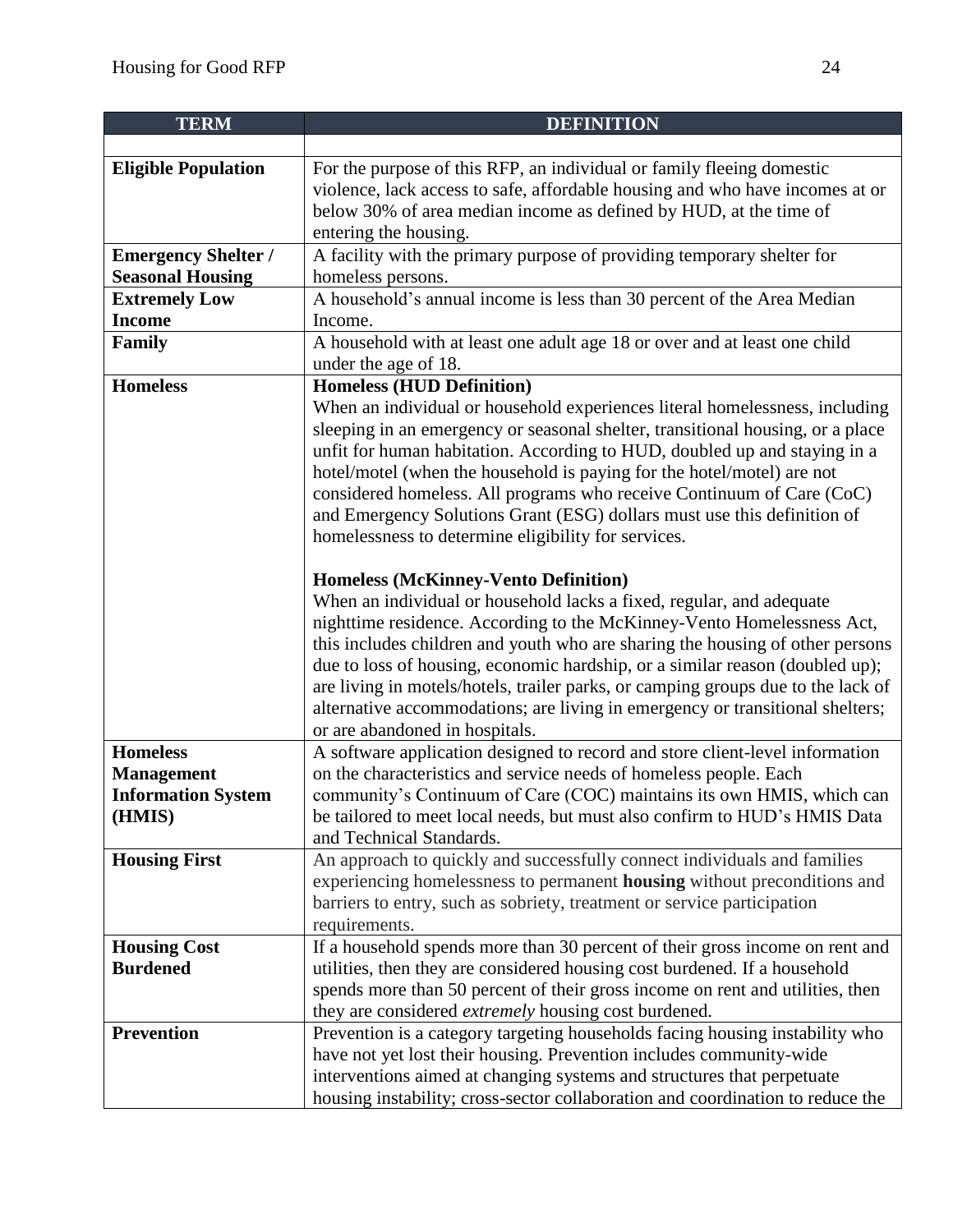| <b>TERM</b>                | <b>DEFINITION</b>                                                                                                                                                                                                                                                                                                                                                                          |
|----------------------------|--------------------------------------------------------------------------------------------------------------------------------------------------------------------------------------------------------------------------------------------------------------------------------------------------------------------------------------------------------------------------------------------|
|                            | prevalence of homelessness; and targeted interventions including financial<br>and legal assistance to help households maintain their housing.                                                                                                                                                                                                                                              |
|                            | Examples of prevention can include housing relocation and stabilization<br>services as well as short-and/or medium-term rental assistance as necessary<br>to prevent the individual or family from eviction or moving to an emergency<br>shelter, a place not meant for human habitation, or other definition of<br>homelessness.                                                          |
| <b>Rapid Rehousing</b>     | An intervention that provides short-term rental assistance and services. The<br>goals are to help people obtain housing quickly, increase self-sufficiency,<br>and stay housed. It is offered without preconditions (such as employment,<br>income, absence of criminal record, or sobriety) and the resources and<br>services provided are typically tailored to the needs of the person. |
| <b>Supportive Services</b> | Through a Housing First Approach, outreach and engagement, case<br>management, information and referral, mental health and/or substance abuse<br>treatment, healthcare, employment and job skills training, life skills training<br>and housing stability                                                                                                                                  |
| <b>Very Low Income</b>     | A household's annual income is between 30 percent and 50 percent of the<br>Area Median Income.                                                                                                                                                                                                                                                                                             |